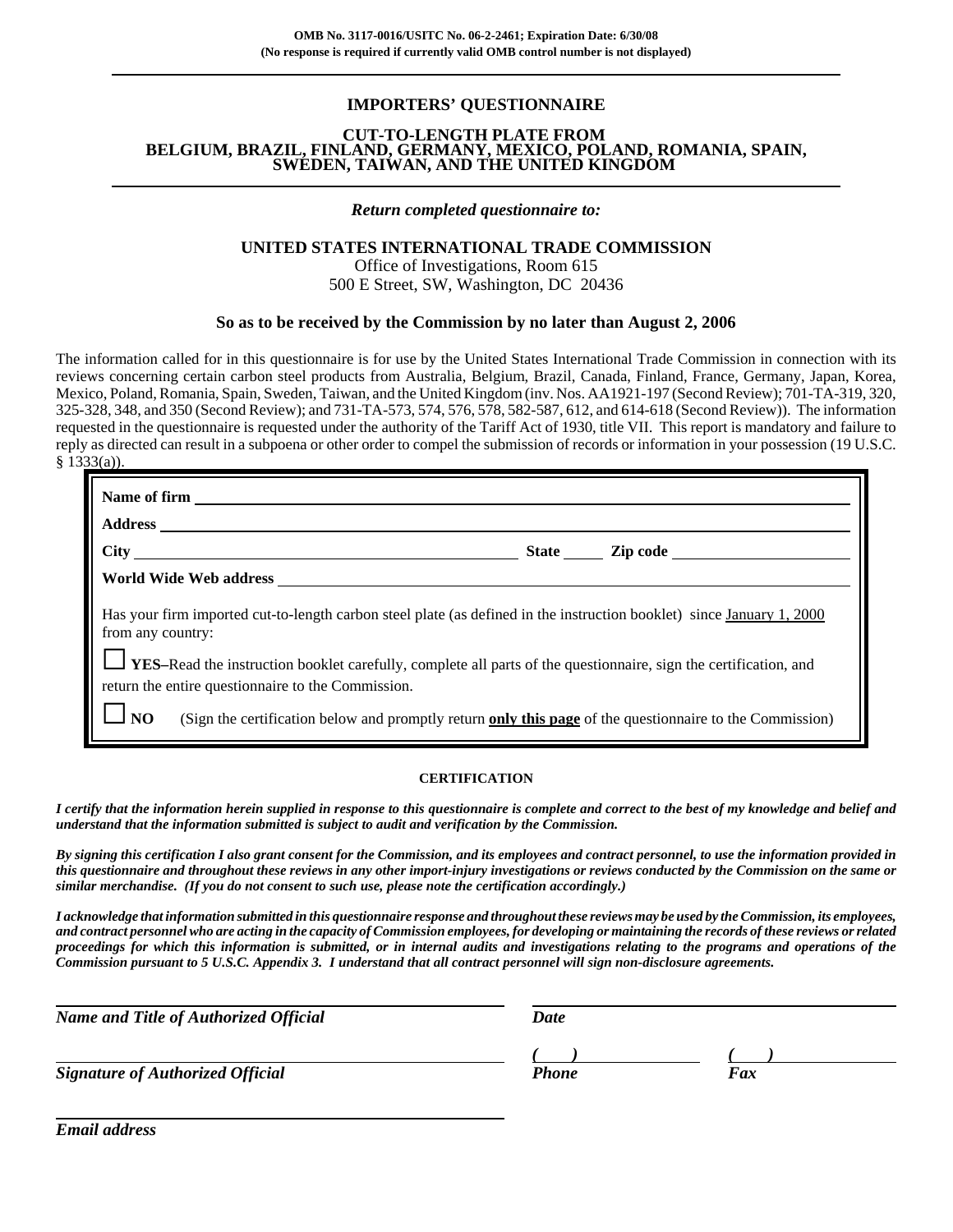The questions in this questionnaire have been reviewed with market participants to ensure that issues of concern are adequately addressed and that data requests are sufficient, meaningful, and as limited as possible. Public reporting burden for this questionnaire is estimated to average 20 hours per response, including the time for reviewing instructions, searching existing data sources, gathering the data needed, and completing and reviewing the questionnaire. Send comments regarding the accuracy of this burden estimate or any other aspect of this collection of information, including suggestions for reducing the burden, to the Office of Investigations, U.S. International Trade Commission, 500 E Street, SW, Washington, DC 20436.

I-1a. Please report below the actual number of hours required and the cost to your firm of preparing the reply to this questionnaire and completing the form.

hours dollars

- I-1b. We are interested in any comments you may have for improving this questionnaire in general or the clarity of specific questions. Please attach such comments to your response or send them to the above address.
- I-2. Provide the name and address of establishment(s) covered by this questionnaire (see pages 3-4 of the instruction booklet for reporting guidelines). If your firm is publicly traded, please specify the stock exchange and trading symbol.

|           | Is your firm owned, in whole or in part, by any other firm? |                        |
|-----------|-------------------------------------------------------------|------------------------|
| $\Box$ No | $\Box$ Yes--List the following information.                 |                        |
| Firm name | Address                                                     | Extent of<br>ownership |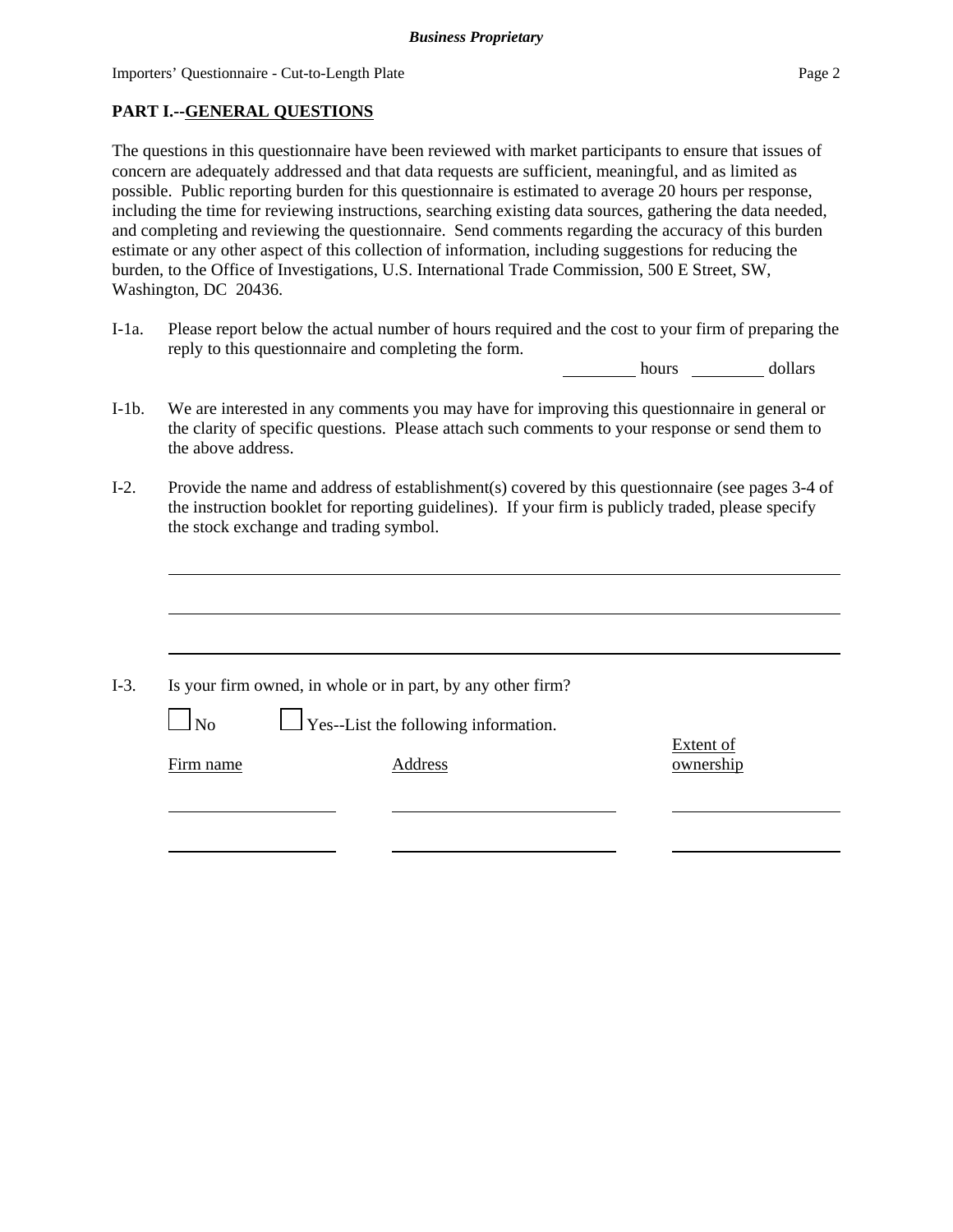## **PART I.--GENERAL QUESTIONS--***Continued*

I-4. Does your firm have any related firms, either domestic or foreign, which are engaged in importing into the United States or exporting to the United States cut-to-length carbon steel plate from Belgium, Brazil, Finland, Germany, Mexico, Poland, Romania, Spain, Sweden, Taiwan, or United Kingdom?  $\Box$  No  $\Box$  Yes--List the following information. Firm name Address Affiliation I-5. Does your firm have any related firms, either domestic or foreign, which are engaged in importing into the United States or exporting to the United States cut-to-length carbon steel plate from countries **other than** Belgium, Brazil, Finland, Germany, Mexico, Poland, Romania, Spain, Sweden, Taiwan, or United Kingdom? No  $\Box$  Yes--List the following information. Country/Firm name Address Affiliation Product(s) l l I-6. Does your firm have any related firms, either domestic or foreign, which are engaged in the production of cut-to-length plate?  $\Box$  No  $\Box$  Yes--List the following information. Firm name Address Address Address Affiliation I-7. Please indicate the nature of your firm's importing operations on cut-to-length plate. More than one answer may be applicable. Importer of record  $\Box$  Takes title to the imported product(s)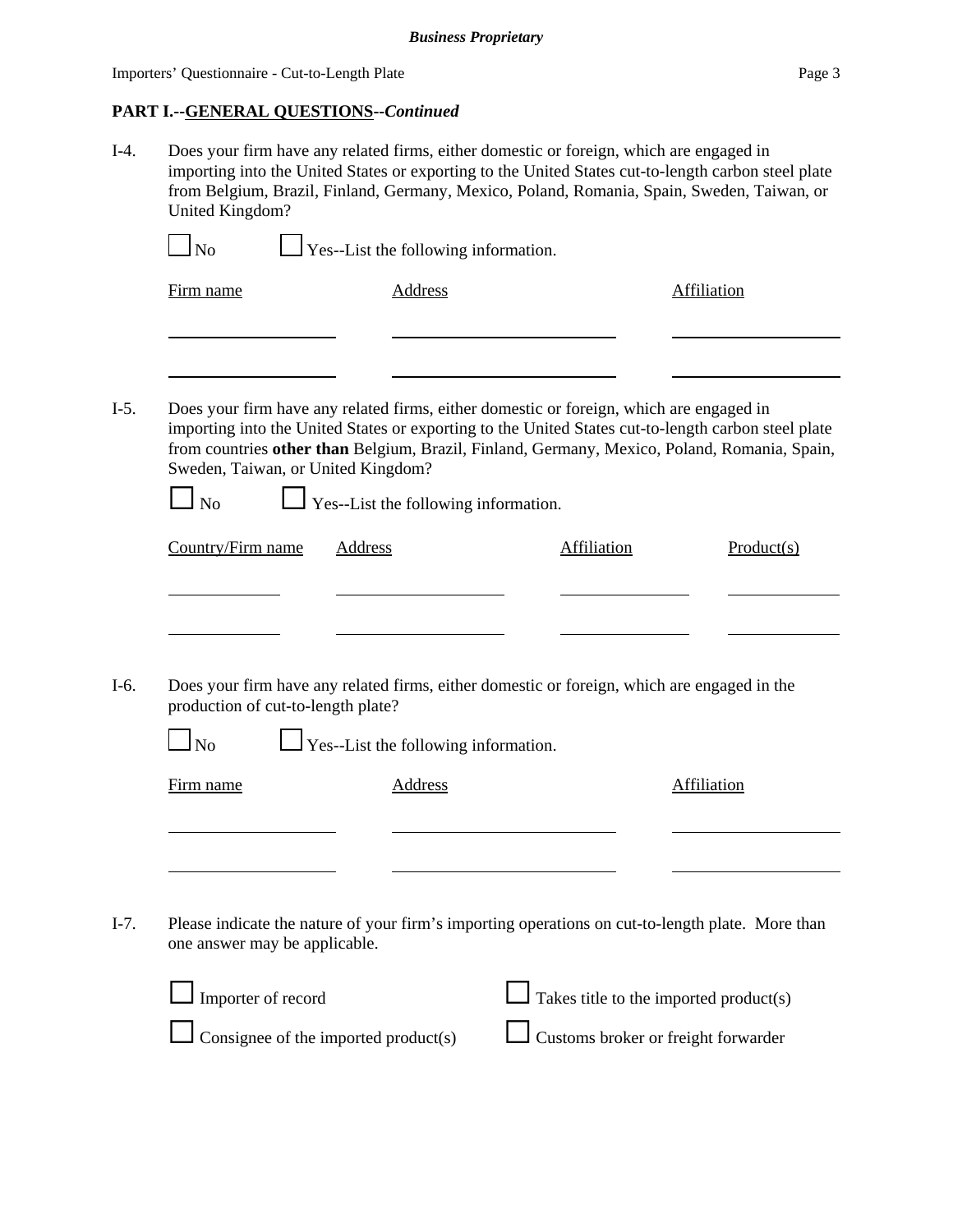### **PART I.--GENERAL QUESTIONS--***Continued*

I-8. If your firm is an importer of record of cut-to-length plate but is **not** the consignee, please list the consignees below (company name, address, telephone, and individual to contact). I-9. Please indicate whether your firm enters cut-to-length plate into, or withdraws such merchandise from, foreign trade zones or bonded warehouses. Foreign trade zones  $\Box$  No  $\Box$  Yes--list location(s): Bonded warehouses  $\Box$  No  $\Box$  Yes–list location(s): I-10. Please indicate whether your firm imports cut-to-length plate under the TIB (temporary importation under bond) program.  $\bigcup$  No  $\bigcup$  Yes I-11. In Parts IV of this questionnaire we request a copy of your company's business plan. Does your company or any related firm have a business plan or any internal documents that describe, discuss, or analyze expected future market conditions for cut-to-length plate?  $\Box$  No  $\Box$  Yes--Please provide the requested documents. If you are not providing the requested documents, please explain why not. I-12. To your knowledge, have the products subject to these reviews been the subject of any other import relief investigations in the United States or in any other countries?  $\Box$  No  $\Box$  Yes--Please specify. I-13. Do free trade agreements such as NAFTA affect the character of your firm's operations?  $\Box$  Yes--Please explain how and to what extent the character of your operations are affected by free trade agreements.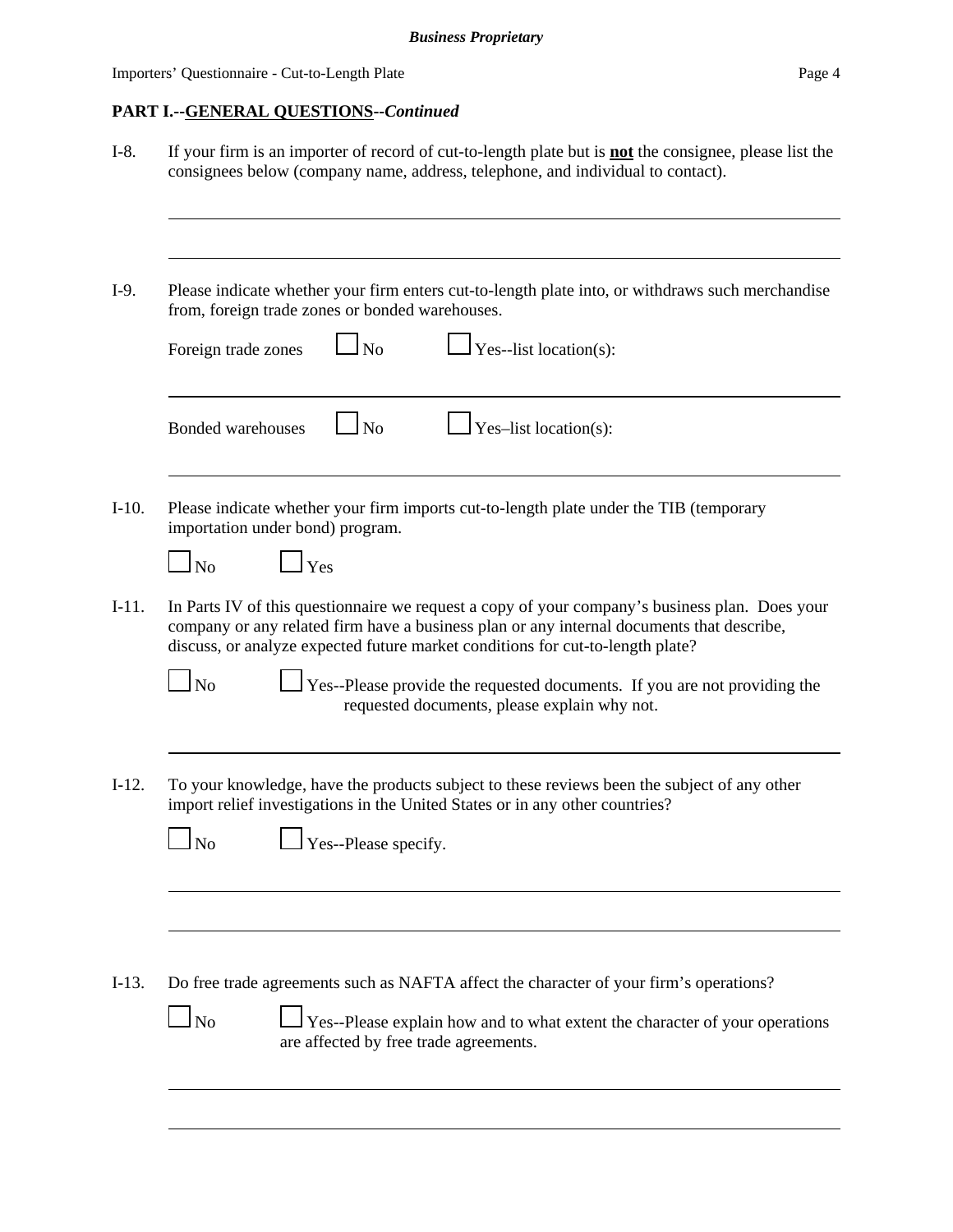# **PART II.--TRADE AND RELATED INFORMATION**

Further information on this part of the questionnaire can be obtained from Michael Szustakowski (202-205-3188). **Supply all data requested on a calendar-year basis.**

*Please indicate whether any of your answers apply to only a specific country of origin. The subject countries of origin for imports of cut-to-length plate are Belgium, Brazil, Finland, Germany, Mexico, Poland, Romania, Spain, Sweden, Taiwan, and United Kingdom***.** *If you do not specify, it will be assumed that your answer applies to all types of carbon steel products imported by your firm from all of the subject countries. Please attach additional pages if necessary.* 

II-1. Who should be contacted regarding the requested trade and related information?

|         | Company contact:                        |                |                                                                                                                                                                                            |  |
|---------|-----------------------------------------|----------------|--------------------------------------------------------------------------------------------------------------------------------------------------------------------------------------------|--|
|         |                                         | Name and title |                                                                                                                                                                                            |  |
|         |                                         | Phone No.      | E-mail address                                                                                                                                                                             |  |
| $II-2.$ |                                         |                | Has your firm experienced any change in the character of its operations or organization relating to<br>the importation of cut-to-length carbon steel plate steel since January 1, 2000?    |  |
|         | Plant openings                          |                | Relocations                                                                                                                                                                                |  |
|         | Expansions                              |                | Acquisitions                                                                                                                                                                               |  |
|         | Consolidations                          |                | <b>Closures</b>                                                                                                                                                                            |  |
|         | $\Box$ Prolonged shutdowns <sup>1</sup> |                | Other (please explain)                                                                                                                                                                     |  |
|         | Revised labor agreements <sup>2</sup>   |                |                                                                                                                                                                                            |  |
|         |                                         |                | $1$ Reasons include strikes or equipment failure; curtailment of production because of shortages of<br>materials; or any other change in the character of your operations or organization. |  |
|         |                                         |                |                                                                                                                                                                                            |  |

 $2$  Changes in wages, benefits, or work rules; or any other change in labor agreements.

Please supply details as to the time, nature, and significance of any such changes, and provide underlying assumptions, together with relevant portions of business plans, public corporate filings or other internal documentation, that address this issue in the space below.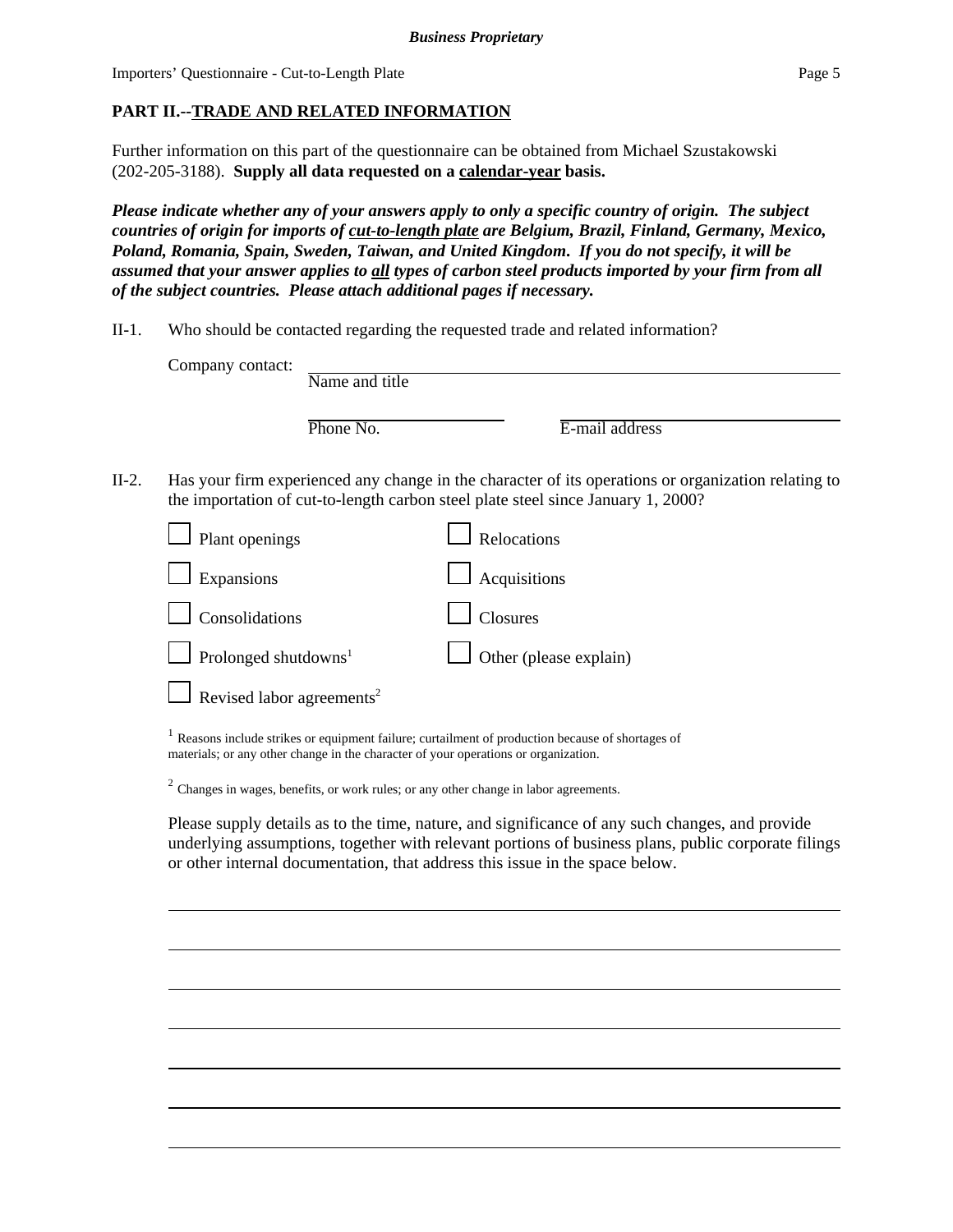Importers' Questionnaire - Cut-to-Length Plate Page 6

## **PART II.--TRADE AND RELATED INFORMATION--***Continued*

II-3. Does your firm anticipate any changes in the character of your operations or organization (as noted above) relating to the importation of cut-to-length carbon steel plate since January 1, 2000?

- No Yes--Supply details as to the time, nature, and significance of such changes and provide underlying assumptions, along with relevant portions of business plans or other supporting documentation, that address this issue.
- II-4. Would your firm anticipate any changes in the character of your operations or organization (as noted above) relating to the importation of cut-to-length plate in the future if the countervailing duty and/or antidumping duty orders on cut-to-length plate from the subject countries were to be revoked? If your response differs for any country, please indicate.

 $\Box$  Yes--Supply details as to the time, nature, and significance of such changes and provide underlying assumptions, along with relevant portions of business plans or other supporting documentation, that address this issue.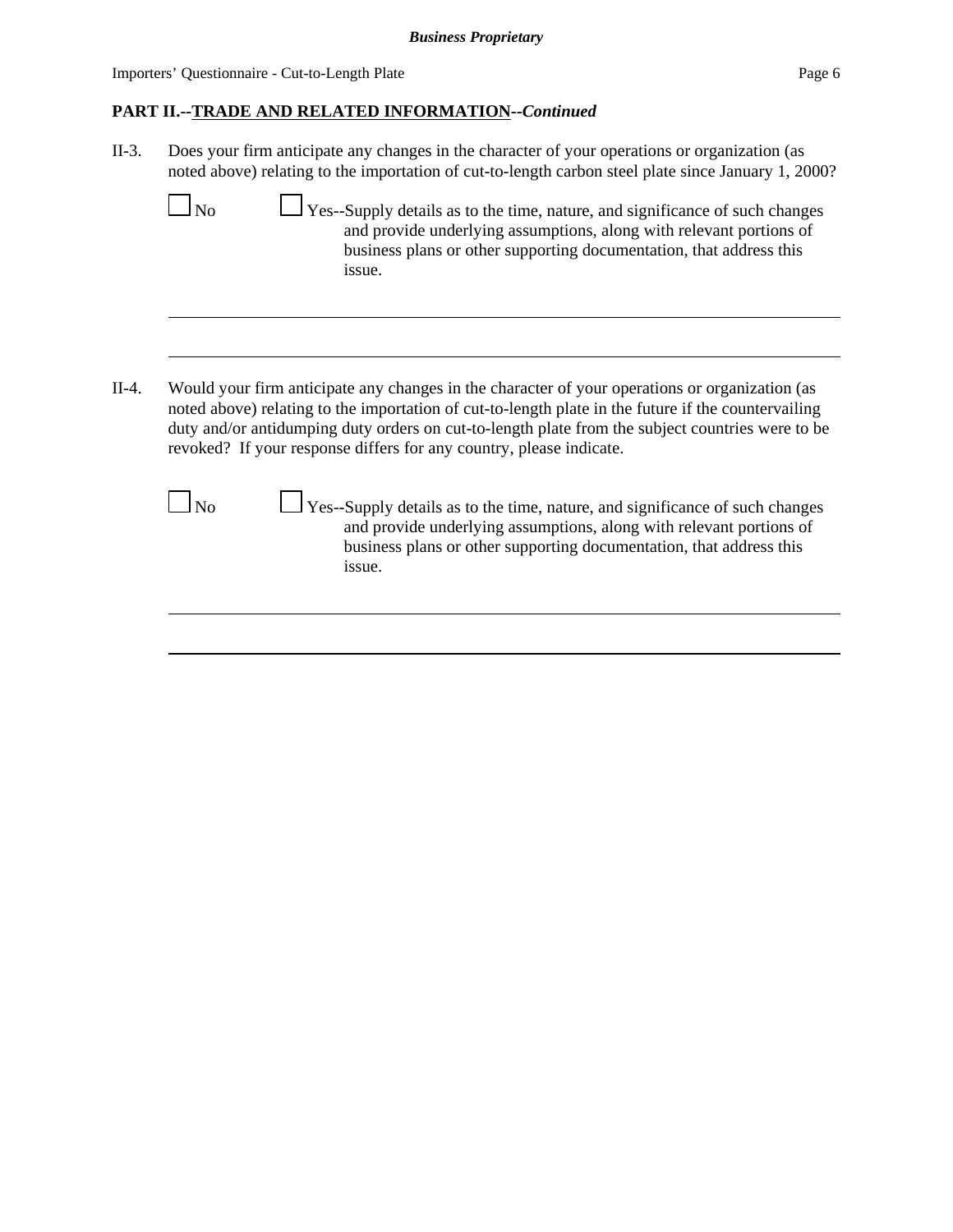Importers' Questionnaire - Cut-to-Length Plate Page 7

## **PART II.--TRADE AND RELATED INFORMATION--***Continued*

II-5. Has your firm imported or arranged for the importation of cut-to-length plate from the subject countries for delivery after June 30, 2006?

 $\Box$  Yes--Indicate when such orders are to be delivered and the quantities involved.

|                         | (Quantity in short tons)                      |                   |                   |                   |                    |                   |  |
|-------------------------|-----------------------------------------------|-------------------|-------------------|-------------------|--------------------|-------------------|--|
| Country/<br>Period      | July-Sept.<br>2006                            | Oct.-Dec.<br>2006 | Jan.-Mar.<br>2007 | Apr.-June<br>2007 | July-Sept.<br>2007 | Oct.-Dec.<br>2007 |  |
| Belgium                 |                                               |                   |                   |                   |                    |                   |  |
| <b>Brazil</b>           |                                               |                   |                   |                   |                    |                   |  |
| Finland                 |                                               |                   |                   |                   |                    |                   |  |
| Germany                 |                                               |                   |                   |                   |                    |                   |  |
| Mexico                  |                                               |                   |                   |                   |                    |                   |  |
| Poland                  |                                               |                   |                   |                   |                    |                   |  |
| Romania                 |                                               |                   |                   |                   |                    |                   |  |
| Spain                   |                                               |                   |                   |                   |                    |                   |  |
| Sweden                  |                                               |                   |                   |                   |                    |                   |  |
| Taiwan                  |                                               |                   |                   |                   |                    |                   |  |
| the United<br>Kingdom   |                                               |                   |                   |                   |                    |                   |  |
| All others <sup>1</sup> |                                               |                   |                   |                   |                    |                   |  |
|                         | <sup>1</sup> Please specify country of origin |                   |                   |                   |                    |                   |  |

II-6. If your firm also produces cut-to-length plate in the United States, please indicate your reasons for importing this product. If your reasons differ by source, please elaborate.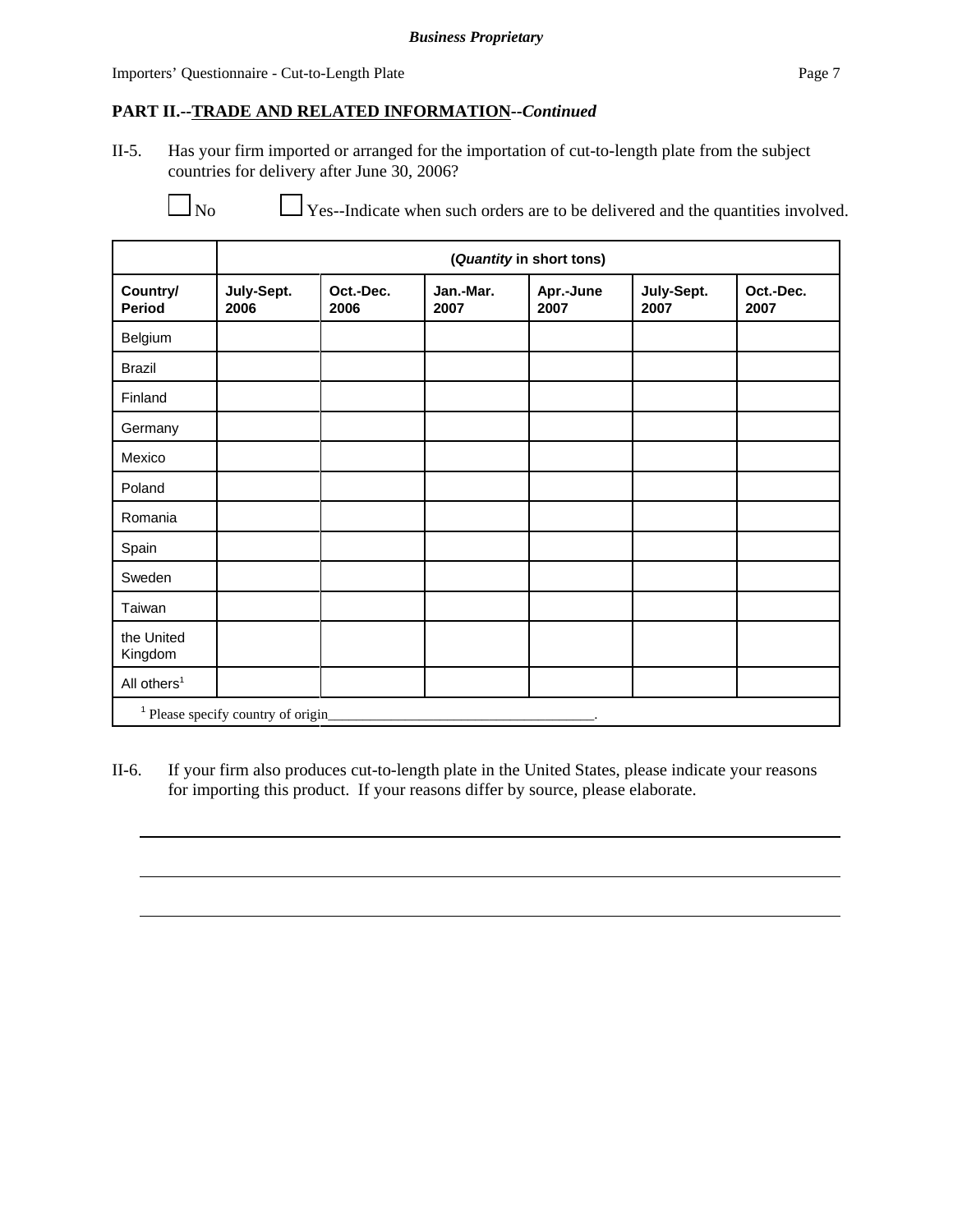II-7a. **CUT-TO-LENGTH PLATE--IMPORTS BY SOURCE**.--Report your firm's imports and your firm's shipments and inventories of **cut-to-length plate** imported by your firm during the specified periods. (See definitions in the instruction booklet.) **Report separately for Belgium, Brazil, Finland, Germany, Mexico, Poland, Romania, Spain, Sweden, Taiwan, and United Kingdom and for all other sources combined. Photocopy as many pages as you need and identify the country for which you are reporting in the space provided.**

| Country (specify)                                                                                                                                                                                                                                                                                                           |      |      |      | All other sources combined <sup>1</sup> |      |      |
|-----------------------------------------------------------------------------------------------------------------------------------------------------------------------------------------------------------------------------------------------------------------------------------------------------------------------------|------|------|------|-----------------------------------------|------|------|
| (Quantity in short tons, value in \$1,000)                                                                                                                                                                                                                                                                                  |      |      |      |                                         |      |      |
| <b>Item</b>                                                                                                                                                                                                                                                                                                                 | 2000 | 2001 | 2002 | 2003                                    | 2004 | 2005 |
| <b>BEGINNING-OF-PERIOD INVENTORIES (quantity)</b>                                                                                                                                                                                                                                                                           |      |      |      |                                         |      |      |
| <b>IMPORTS:2</b>                                                                                                                                                                                                                                                                                                            |      |      |      |                                         |      |      |
| Quantity of imports                                                                                                                                                                                                                                                                                                         |      |      |      |                                         |      |      |
| Value of imports                                                                                                                                                                                                                                                                                                            |      |      |      |                                         |      |      |
| <b>U.S. SHIPMENTS:</b>                                                                                                                                                                                                                                                                                                      |      |      |      |                                         |      |      |
| <b>Commercial shipments:</b>                                                                                                                                                                                                                                                                                                |      |      |      |                                         |      |      |
| Quantity of commercial shipments                                                                                                                                                                                                                                                                                            |      |      |      |                                         |      |      |
| Value of commercial shipments                                                                                                                                                                                                                                                                                               |      |      |      |                                         |      |      |
| Internal consumption/company transfers:                                                                                                                                                                                                                                                                                     |      |      |      |                                         |      |      |
| Quantity of internal consumption/transfers                                                                                                                                                                                                                                                                                  |      |      |      |                                         |      |      |
| Value <sup>3</sup> of internal consumption/transfers                                                                                                                                                                                                                                                                        |      |      |      |                                         |      |      |
| <b>EXPORT SHIPMENTS:4</b>                                                                                                                                                                                                                                                                                                   |      |      |      |                                         |      |      |
| Quantity of export shipments                                                                                                                                                                                                                                                                                                |      |      |      |                                         |      |      |
| Value of export shipments                                                                                                                                                                                                                                                                                                   |      |      |      |                                         |      |      |
| END-OF-PERIOD INVENTORIES <sup>5</sup> (quantity)                                                                                                                                                                                                                                                                           |      |      |      |                                         |      |      |
| <b>U.S. SHIPMENTS TO DISTRIBUTORS (quantity)</b>                                                                                                                                                                                                                                                                            |      |      |      |                                         |      |      |
| <b>U.S. SHIPMENTS TO END USERS (quantity)</b>                                                                                                                                                                                                                                                                               |      |      |      |                                         |      |      |
| <sup>1</sup> Please identify these sources:                                                                                                                                                                                                                                                                                 |      |      |      |                                         |      |      |
|                                                                                                                                                                                                                                                                                                                             |      |      |      |                                         |      |      |
| <sup>2</sup> Please identify the foreign producers, if known:                                                                                                                                                                                                                                                               |      |      |      |                                         |      |      |
| <sup>3</sup> Sales to related firms (including internal consumption) must be valued at fair market value. In the event that<br>you use a different basis for valuing these sales within your company, please specify that basis (e.g., cost, cost<br>plus, etc.) and provide value data using that basis for 2000-05 below: |      |      |      |                                         |      |      |
|                                                                                                                                                                                                                                                                                                                             |      |      |      |                                         |      |      |
| <sup>4</sup> Identify your principal export markets:                                                                                                                                                                                                                                                                        |      |      |      |                                         |      |      |
| <sup>5</sup> Reconciliation of data.--Please note that the quantities reported above should reconcile as follows:<br>beginning-of-period inventories, plus imports, less total shipments, equals end-of-period inventories. Do the data<br>reported reconcile?<br>No--Please explain:<br>Yes                                |      |      |      |                                         |      |      |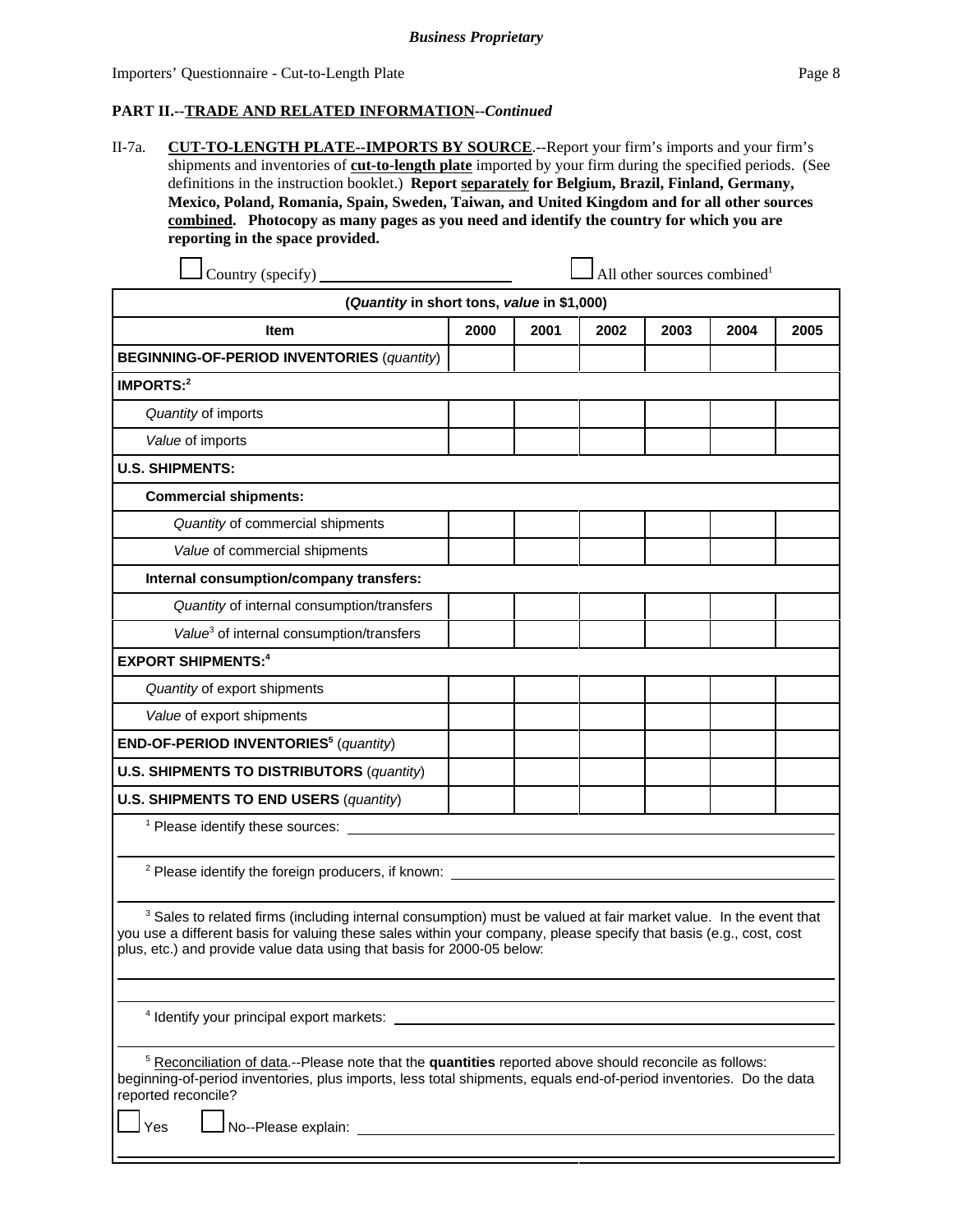II-7b. **CUT-TO-LENGTH PLATE IMPORTS BY SOURCE**.--Report your firm's imports and your firm's shipments and inventories of cut-to-length plate imported by your firm during the specified January-June periods. (See definitions in the instruction booklet.) **Report separately for Belgium, Brazil, Finland, Germany, Mexico, Poland, Romania, Spain, Sweden, Taiwan, and United Kingdom and for all other sources combined. Photocopy as many pages as you need and identify the country for which you are reporting in the space provided.**

| Country (specify)                                                                                                                                                                                                                                                                                                                              |                                            | All other sources combined <sup>1</sup> |
|------------------------------------------------------------------------------------------------------------------------------------------------------------------------------------------------------------------------------------------------------------------------------------------------------------------------------------------------|--------------------------------------------|-----------------------------------------|
|                                                                                                                                                                                                                                                                                                                                                | (Quantity in short tons, value in \$1,000) |                                         |
| Item                                                                                                                                                                                                                                                                                                                                           | January-June 2005                          | January-June 2006                       |
| <b>BEGINNING-OF-PERIOD INVENTORIES (quantity)</b>                                                                                                                                                                                                                                                                                              |                                            |                                         |
| IMPORTS: <sup>2</sup>                                                                                                                                                                                                                                                                                                                          |                                            |                                         |
| Quantity of imports                                                                                                                                                                                                                                                                                                                            |                                            |                                         |
| Value of imports                                                                                                                                                                                                                                                                                                                               |                                            |                                         |
| <b>U.S. SHIPMENTS:</b>                                                                                                                                                                                                                                                                                                                         |                                            |                                         |
| <b>Commercial shipments:</b>                                                                                                                                                                                                                                                                                                                   |                                            |                                         |
| Quantity of commercial shipments                                                                                                                                                                                                                                                                                                               |                                            |                                         |
| Value of commercial shipments                                                                                                                                                                                                                                                                                                                  |                                            |                                         |
| Internal consumption/company transfers:                                                                                                                                                                                                                                                                                                        |                                            |                                         |
| Quantity of internal consumption/transfers                                                                                                                                                                                                                                                                                                     |                                            |                                         |
| Value <sup>3</sup> of internal consumption/transfers                                                                                                                                                                                                                                                                                           |                                            |                                         |
| <b>EXPORT SHIPMENTS:4</b>                                                                                                                                                                                                                                                                                                                      |                                            |                                         |
| Quantity of export shipments                                                                                                                                                                                                                                                                                                                   |                                            |                                         |
| Value of export shipments                                                                                                                                                                                                                                                                                                                      |                                            |                                         |
| END-OF-PERIOD INVENTORIES <sup>5</sup> (quantity)                                                                                                                                                                                                                                                                                              |                                            |                                         |
| <b>U.S. SHIPMENTS TO DISTRIBUTORS (quantity)</b>                                                                                                                                                                                                                                                                                               |                                            |                                         |
| <b>U.S. SHIPMENTS TO END USERS (quantity)</b>                                                                                                                                                                                                                                                                                                  |                                            |                                         |
| <sup>1</sup> Please identify these sources:                                                                                                                                                                                                                                                                                                    |                                            |                                         |
|                                                                                                                                                                                                                                                                                                                                                |                                            |                                         |
| <sup>3</sup> Sales to related firms (including internal consumption) must be valued at fair market value. In the event that<br>you use a different basis for valuing these sales within your company, please specify that basis (e.g., cost, cost<br>plus, etc.) and provide value data using that basis for January-June 2005 and 2006 below: |                                            |                                         |
| <sup>4</sup> Identify your principal export markets:                                                                                                                                                                                                                                                                                           |                                            |                                         |
| <sup>5</sup> Reconciliation of data.--Please note that the quantities reported above should reconcile as follows:<br>beginning-of-period inventories, plus imports, less total shipments, equals end-of-period inventories. Do the data<br>reported reconcile?                                                                                 |                                            |                                         |
| No--Please explain:<br>Yes                                                                                                                                                                                                                                                                                                                     |                                            |                                         |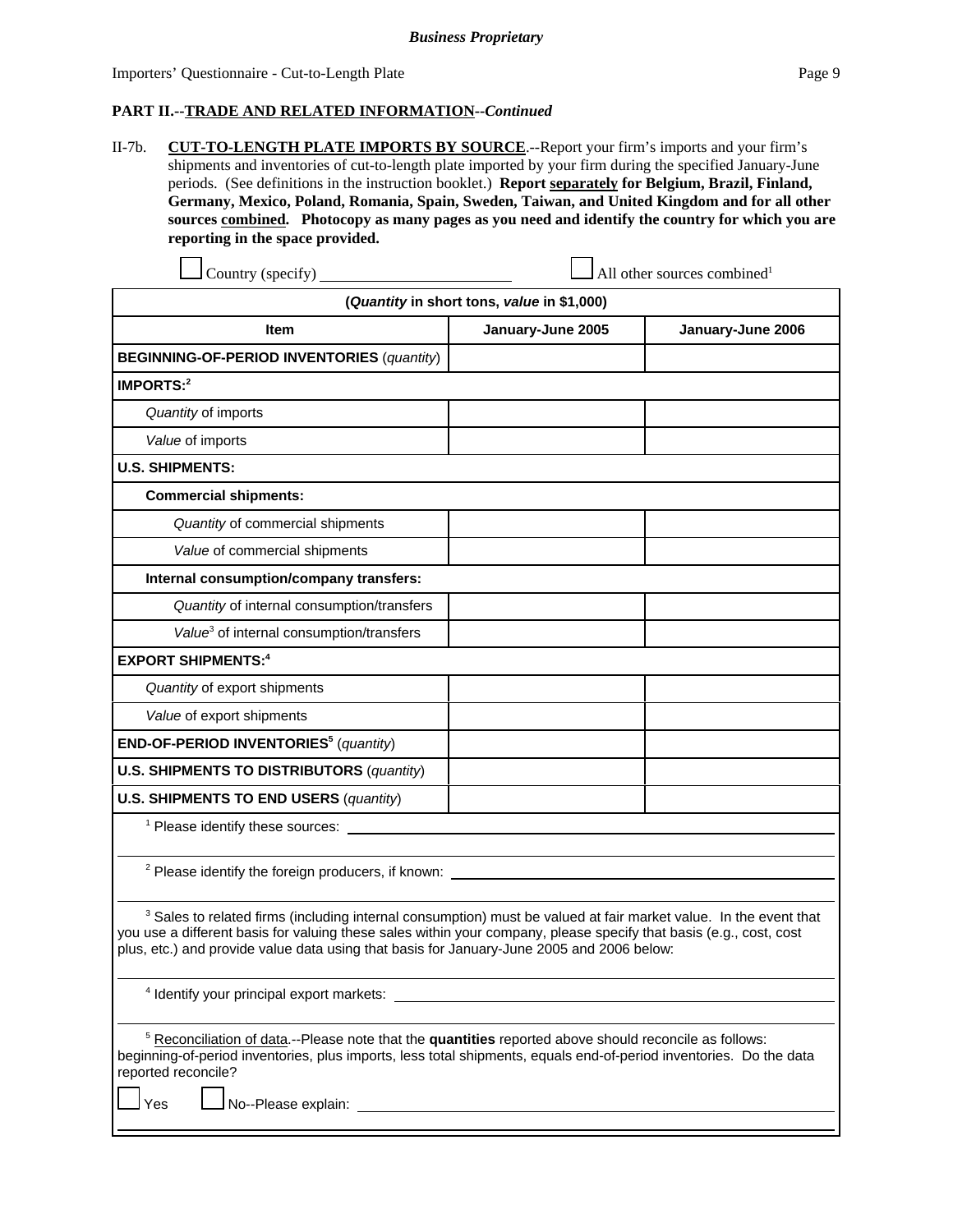### II-8. **COMPARABILITY OF WIDE FLAT BAR AND OTHER CUT-TO-LENGTH PLATE**.

Please describe the differences and similarities between **wide flat bar** and **other cut-to-length plate** with respect to the following factors: (a) **characteristics and uses**--describe the differences and similarities in the physical characteristics and end uses; (b) **interchangeability**--discuss the interchangeability in end use of the two products; (c) **channels of distribution**--describe the specific end use/customer requirements and channels of distribution/market situation in which the products are sold; (d) **customer and producer perceptions**--describe any perceived differences in the two products (e.g., sales/marketing practices); and (e) **price**--provide a discussion and specific examples of prices for the two products. Use additional pages as necessary.

> $\overline{a}$  $\overline{a}$

> $\overline{a}$  $\overline{a}$

> $\overline{a}$  $\overline{a}$

> $\overline{a}$  $\overline{a}$

> $\overline{a}$  $\overline{a}$

**(a) Characteristics and uses:**

**(b) Interchangeability**:

**(c) Channels of distribution:**

**(d) Customer and producer perceptions:**

**(e) Price:**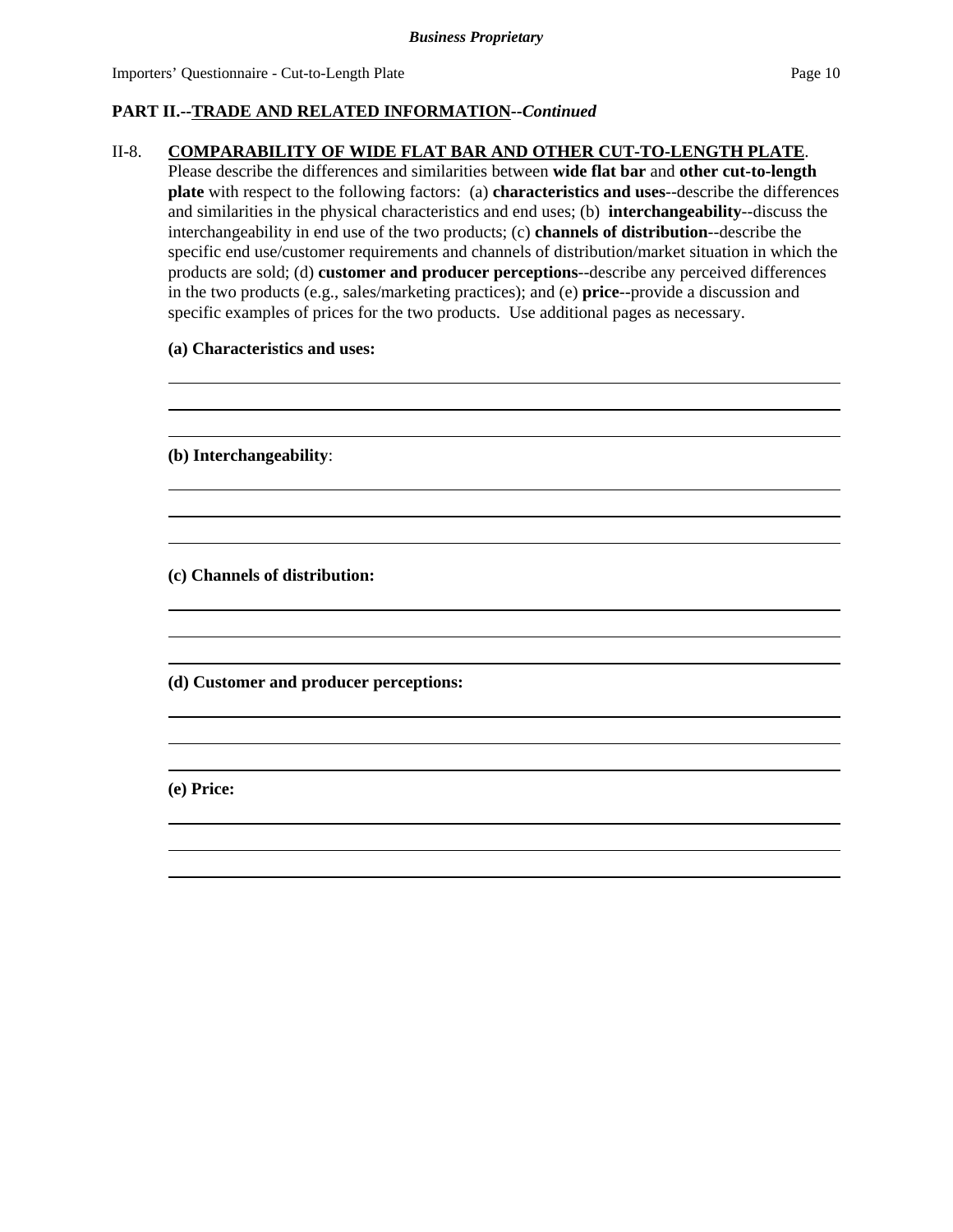| П-9а.<br>WIDE FLAT BAR--IMPORTS BY SOURCE.--Report your firm's imports and your firm's shipments<br>and inventories of wide flat bar imported by your firm during the specified periods. (See definitions in the<br>instruction booklet.) Rep<br>space provided.                                                                                                                                                     |      |      |      |      |                                         |      |
|----------------------------------------------------------------------------------------------------------------------------------------------------------------------------------------------------------------------------------------------------------------------------------------------------------------------------------------------------------------------------------------------------------------------|------|------|------|------|-----------------------------------------|------|
|                                                                                                                                                                                                                                                                                                                                                                                                                      |      |      |      |      | All other sources combined <sup>1</sup> |      |
| (Quantity in short tons, value in \$1,000)                                                                                                                                                                                                                                                                                                                                                                           | 2000 | 2001 | 2002 | 2003 | 2004                                    | 2005 |
| <b>Item</b><br><b>BEGINNING-OF-PERIOD INVENTORIES (quantity)</b>                                                                                                                                                                                                                                                                                                                                                     |      |      |      |      |                                         |      |
| IMPORTS:2                                                                                                                                                                                                                                                                                                                                                                                                            |      |      |      |      |                                         |      |
| Quantity of imports                                                                                                                                                                                                                                                                                                                                                                                                  |      |      |      |      |                                         |      |
| Value of imports                                                                                                                                                                                                                                                                                                                                                                                                     |      |      |      |      |                                         |      |
| <b>U.S. SHIPMENTS:</b>                                                                                                                                                                                                                                                                                                                                                                                               |      |      |      |      |                                         |      |
|                                                                                                                                                                                                                                                                                                                                                                                                                      |      |      |      |      |                                         |      |
| <b>Commercial shipments:</b>                                                                                                                                                                                                                                                                                                                                                                                         |      |      |      |      |                                         |      |
| Quantity of commercial shipments                                                                                                                                                                                                                                                                                                                                                                                     |      |      |      |      |                                         |      |
| Value of commercial shipments                                                                                                                                                                                                                                                                                                                                                                                        |      |      |      |      |                                         |      |
| Internal consumption/company transfers:                                                                                                                                                                                                                                                                                                                                                                              |      |      |      |      |                                         |      |
| Quantity of internal consumption/transfers                                                                                                                                                                                                                                                                                                                                                                           |      |      |      |      |                                         |      |
| Value <sup>3</sup> of internal consumption/transfers                                                                                                                                                                                                                                                                                                                                                                 |      |      |      |      |                                         |      |
| <b>EXPORT SHIPMENTS:4</b>                                                                                                                                                                                                                                                                                                                                                                                            |      |      |      |      |                                         |      |
| Quantity of export shipments                                                                                                                                                                                                                                                                                                                                                                                         |      |      |      |      |                                         |      |
| Value of export shipments                                                                                                                                                                                                                                                                                                                                                                                            |      |      |      |      |                                         |      |
| END-OF-PERIOD INVENTORIES <sup>5</sup> (quantity)                                                                                                                                                                                                                                                                                                                                                                    |      |      |      |      |                                         |      |
| <b>U.S. SHIPMENTS TO DISTRIBUTORS (quantity)</b>                                                                                                                                                                                                                                                                                                                                                                     |      |      |      |      |                                         |      |
| <b>U.S. SHIPMENTS TO END USERS (quantity)</b>                                                                                                                                                                                                                                                                                                                                                                        |      |      |      |      |                                         |      |
|                                                                                                                                                                                                                                                                                                                                                                                                                      |      |      |      |      |                                         |      |
|                                                                                                                                                                                                                                                                                                                                                                                                                      |      |      |      |      |                                         |      |
| <sup>2</sup> Please identify the foreign producers, if known:                                                                                                                                                                                                                                                                                                                                                        |      |      |      |      |                                         |      |
| <sup>3</sup> Sales to related firms (including internal consumption) must be valued at fair market value. In the event that<br>you use a different basis for valuing these sales within your company, please specify that basis (e.g., cost, cost<br>plus, etc.) and provide value data using that basis for 2000-05 below:                                                                                          |      |      |      |      |                                         |      |
| <sup>4</sup> Identify your principal export markets:                                                                                                                                                                                                                                                                                                                                                                 |      |      |      |      |                                         |      |
| <sup>5</sup> Reconciliation of data.--Please note that the quantities reported above should reconcile as follows:<br>beginning-of-period inventories, plus imports, less total shipments, equals end-of-period inventories. Do the data<br>reported reconcile?<br>No--Please explain:<br>Yes<br><u> 1980 - Jan Stein Stein Stein Stein Stein Stein Stein Stein Stein Stein Stein Stein Stein Stein Stein Stein S</u> |      |      |      |      |                                         |      |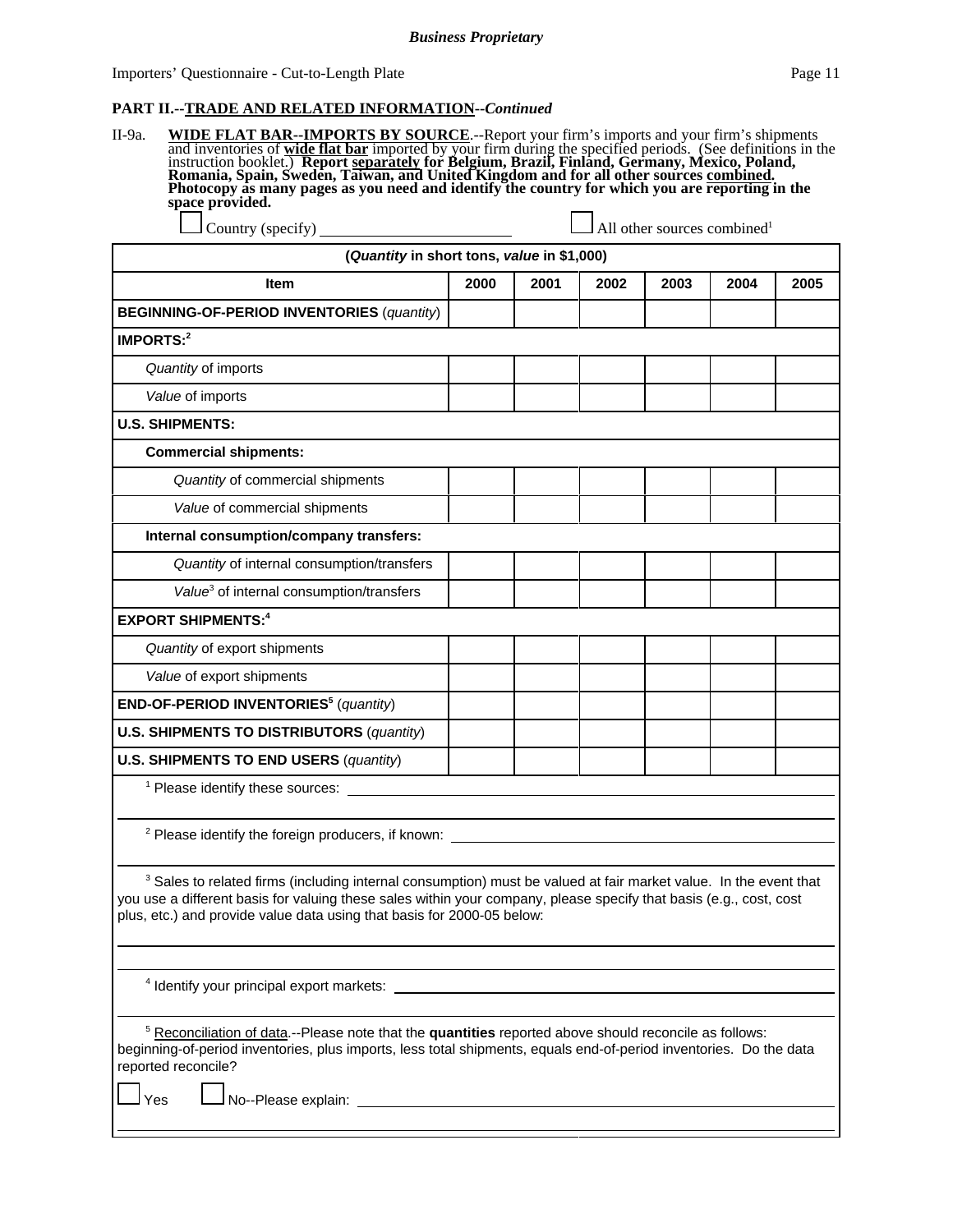II-9b. **WIDE FLAT BAR IMPORTS BY SOURCE**.--Report your firm's imports and your firm's shipments and inventories of **wide flat bar** imported by your firm during the specified January-June periods. (See definitions in the instruction booklet.) **Report separately for Belgium, Brazil, Finland, Germany, Mexico, Poland, Romania, Spain, Sweden, Taiwan, and United Kingdom and for all other sources combined. Photocopy as many pages as you need and identify the country for which you are reporting in the space provided.**

| $\Box$ Country (specify) |  |
|--------------------------|--|

All other sources combined $1$ 

|                                                                                                                                                                                                                                                                                                                                                | (Quantity in short tons, value in \$1,000) |                   |
|------------------------------------------------------------------------------------------------------------------------------------------------------------------------------------------------------------------------------------------------------------------------------------------------------------------------------------------------|--------------------------------------------|-------------------|
| Item                                                                                                                                                                                                                                                                                                                                           | January-June 2005                          | January-June 2006 |
| <b>BEGINNING-OF-PERIOD INVENTORIES (quantity)</b>                                                                                                                                                                                                                                                                                              |                                            |                   |
| IMPORTS: <sup>2</sup>                                                                                                                                                                                                                                                                                                                          |                                            |                   |
| Quantity of imports                                                                                                                                                                                                                                                                                                                            |                                            |                   |
| Value of imports                                                                                                                                                                                                                                                                                                                               |                                            |                   |
| <b>U.S. SHIPMENTS:</b>                                                                                                                                                                                                                                                                                                                         |                                            |                   |
| <b>Commercial shipments:</b>                                                                                                                                                                                                                                                                                                                   |                                            |                   |
| Quantity of commercial shipments                                                                                                                                                                                                                                                                                                               |                                            |                   |
| Value of commercial shipments                                                                                                                                                                                                                                                                                                                  |                                            |                   |
| Internal consumption/company transfers:                                                                                                                                                                                                                                                                                                        |                                            |                   |
| Quantity of internal consumption/transfers                                                                                                                                                                                                                                                                                                     |                                            |                   |
| Value <sup>3</sup> of internal consumption/transfers                                                                                                                                                                                                                                                                                           |                                            |                   |
| <b>EXPORT SHIPMENTS:4</b>                                                                                                                                                                                                                                                                                                                      |                                            |                   |
| Quantity of export shipments                                                                                                                                                                                                                                                                                                                   |                                            |                   |
| Value of export shipments                                                                                                                                                                                                                                                                                                                      |                                            |                   |
| END-OF-PERIOD INVENTORIES <sup>5</sup> (quantity)                                                                                                                                                                                                                                                                                              |                                            |                   |
| <b>U.S. SHIPMENTS TO DISTRIBUTORS (quantity)</b>                                                                                                                                                                                                                                                                                               |                                            |                   |
| <b>U.S. SHIPMENTS TO END USERS (quantity)</b>                                                                                                                                                                                                                                                                                                  |                                            |                   |
| <sup>1</sup> Please identify these sources:                                                                                                                                                                                                                                                                                                    |                                            |                   |
|                                                                                                                                                                                                                                                                                                                                                |                                            |                   |
| <sup>2</sup> Please identify the foreign producers, if known:                                                                                                                                                                                                                                                                                  |                                            |                   |
| <sup>3</sup> Sales to related firms (including internal consumption) must be valued at fair market value. In the event that<br>you use a different basis for valuing these sales within your company, please specify that basis (e.g., cost, cost<br>plus, etc.) and provide value data using that basis for January-June 2005 and 2006 below: |                                            |                   |
| <sup>4</sup> Identify your principal export markets: _                                                                                                                                                                                                                                                                                         |                                            |                   |
|                                                                                                                                                                                                                                                                                                                                                |                                            |                   |
| <sup>5</sup> Reconciliation of data.--Please note that the quantities reported above should reconcile as follows:<br>beginning-of-period inventories, plus imports, less total shipments, equals end-of-period inventories. Do the data<br>reported reconcile?                                                                                 |                                            |                   |
| No--Please explain:<br>Yes                                                                                                                                                                                                                                                                                                                     |                                            |                   |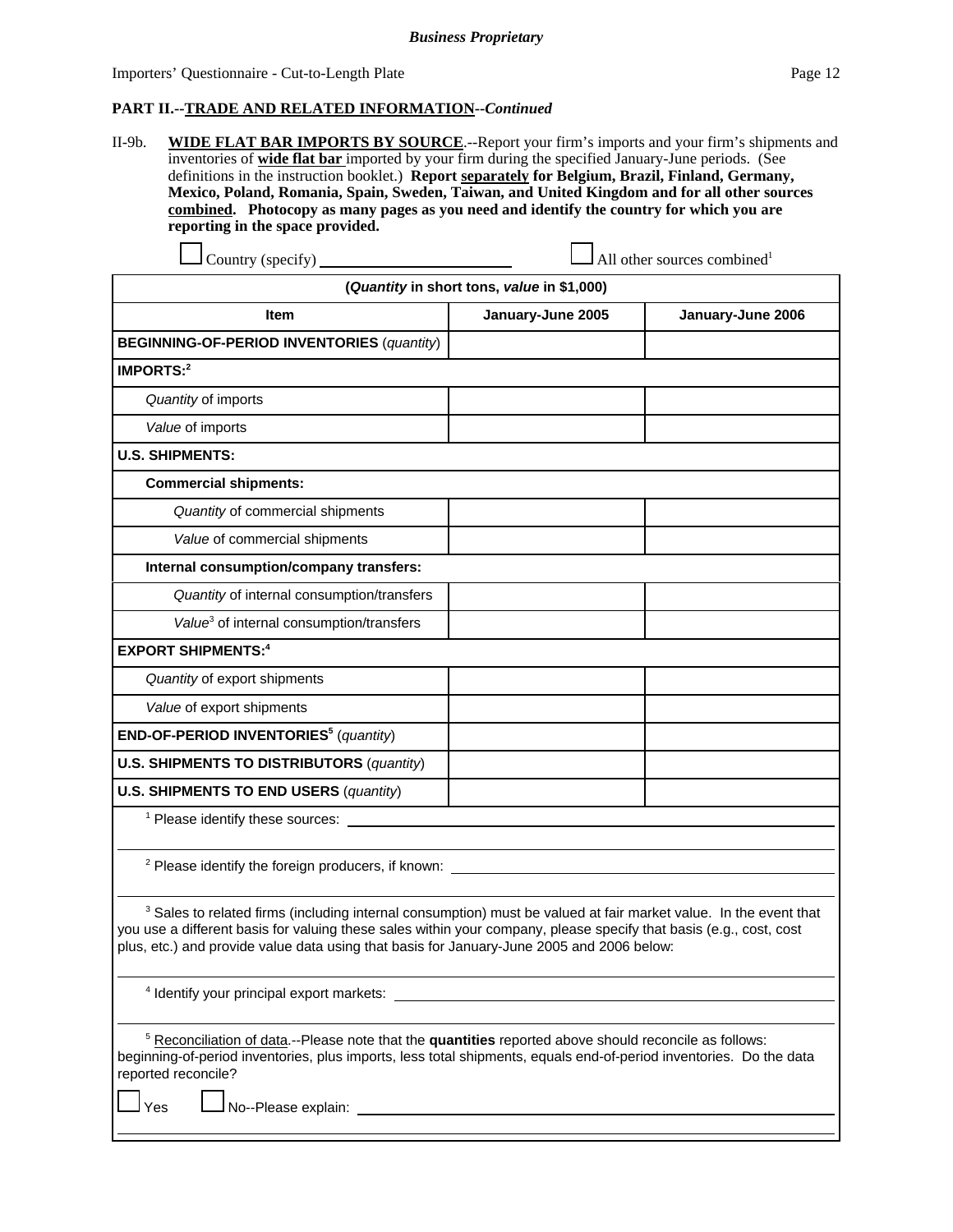## II-10. **COMPARABILITY OF MICRO-ALLOY STEEL AND OTHER CUT-TO-LENGTH PLATE**.

Please describe the differences and similarities between **micro-alloy steel** and **other cut-tolength plate** with respect to the following factors: (a) **characteristics and uses**--describe the differences and similarities in the physical characteristics and end uses; (b) **interchangeability**- discuss the interchangeability in end use of the two products; (c) **channels of distribution**- describe the specific end use/customer requirements and channels of distribution/market situation in which the products are sold; (d) **customer and producer perceptions**--describe any perceived differences in the two products (e.g., sales/marketing practices); and (e) **price**--provide a discussion and specific examples of prices for the two products. Use additional pages as necessary.

> $\overline{a}$  $\overline{a}$

> $\overline{a}$  $\overline{a}$

> $\overline{a}$  $\overline{a}$

> $\overline{a}$  $\overline{a}$

> $\overline{a}$  $\overline{a}$

### **(a) Characteristics and uses:**

**(b) Interchangeability**:

**(c) Channels of distribution:**

**(d) Customer and producer perceptions:**

**(e) Price:**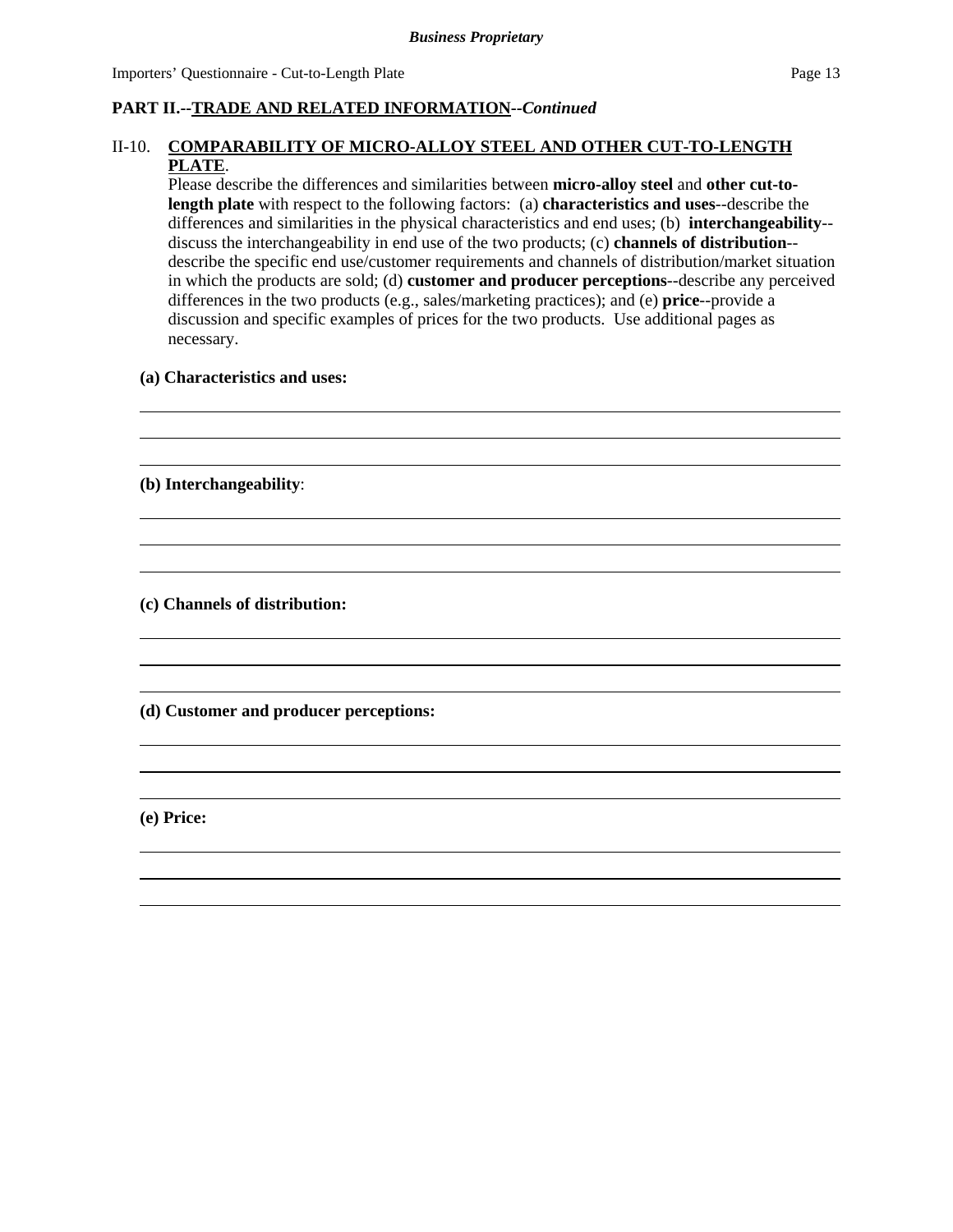#### *Business Proprietary*

#### **PART II.--TRADE AND RELATED INFORMATION--***Continued*

II-11a. **MICRO-ALLOY--IMPORTS BY SOURCE**.--Report your firm's imports and your firm's inventories of micro-alloy cut-to-length plate steel imported by your firm during the specified periods. (See definitions in the instruc

| All other sources combined <sup>1</sup><br>Country (specify)  |      |      |      |      |      |      |
|---------------------------------------------------------------|------|------|------|------|------|------|
| (Quantity in short tons, value in \$1,000)                    |      |      |      |      |      |      |
| <b>Item</b>                                                   | 2000 | 2001 | 2002 | 2003 | 2004 | 2005 |
| IMPORTS: <sup>2</sup>                                         |      |      |      |      |      |      |
| Quantity of imports                                           |      |      |      |      |      |      |
| Value of imports                                              |      |      |      |      |      |      |
| END-OF-PERIOD INVENTORIES (quantity)                          |      |      |      |      |      |      |
| <sup>1</sup> Please identify these sources: ____              |      |      |      |      |      |      |
| <sup>2</sup> Please identify the foreign producers, if known: |      |      |      |      |      |      |

#### II-11b. **MICRO-ALLOY--IMPORTS BY SOURCE**.--Report your firm's imports and your firm's inventories of **micro-alloy cut-to-length plate steel** imported by your firm during the specified periods. (See definitions in the instruction booklet.) **Report separately for Belgium, Brazil, Finland, Germany, Mexico, Poland, Romania, Spain, Sweden, Taiwan, and United Kingdom and for all other sources combined. Photocopy as many pages as you need and identify the country for which you are reporting in the space provided.**

| All other sources combined <sup>1</sup>    |                                                               |  |
|--------------------------------------------|---------------------------------------------------------------|--|
| (Quantity in short tons, value in \$1,000) |                                                               |  |
| January-June 2005                          | January-June 2006                                             |  |
|                                            |                                                               |  |
|                                            |                                                               |  |
|                                            |                                                               |  |
|                                            |                                                               |  |
|                                            |                                                               |  |
|                                            |                                                               |  |
|                                            |                                                               |  |
|                                            |                                                               |  |
|                                            | <sup>2</sup> Please identify the foreign producers, if known: |  |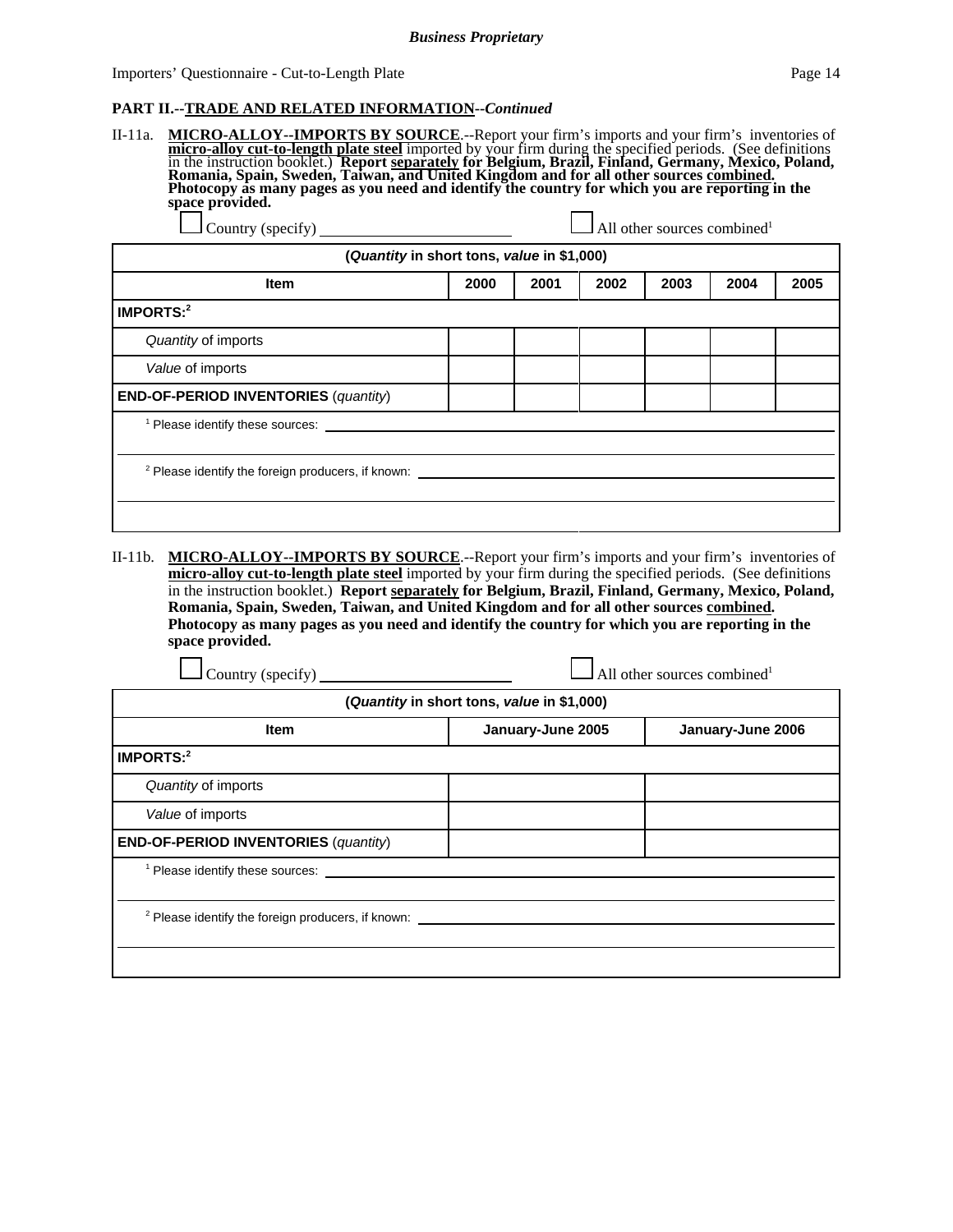II-12. Report your firm's 2005, and January-June 2006 U.S. imports of the cut-to-length products identified below. (See definitions in the instruction booklet). **Report separately for Belgium, Brazil, Finland, Germany, Mexico, Poland, Romania, Spain, Sweden, Taiwan, and United Kingdom and for all other sources combined. Photocopy as many pages as you need and identify the country for which you are reporting in the space provided.**

Country (specify) All other sources combined1

| (Quantity in short tons, value in \$1,000) |      |                |                |
|--------------------------------------------|------|----------------|----------------|
| Item                                       | 2005 | Jan.-June 2005 | Jan.-June 2006 |
| <b>Floor plate</b>                         |      |                |                |
| Quantity                                   |      |                |                |
| Value                                      |      |                |                |
| Carbon structural steel plate              |      |                |                |
| Quantity                                   |      |                |                |
| Value                                      |      |                |                |
| Pressure vessel plate                      |      |                |                |
| Quantity                                   |      |                |                |
| Value                                      |      |                |                |
| <b>Platform plate</b>                      |      |                |                |
| Quantity                                   |      |                |                |
| Value                                      |      |                |                |
| <b>Shipbuilding plate</b>                  |      |                |                |
| Quantity                                   |      |                |                |
| Value                                      |      |                |                |
| Other plate for line pipe                  |      |                |                |
| Quantity                                   |      |                |                |
| Value                                      |      |                |                |
| Wide flat bar                              |      |                |                |
| Quantity                                   |      |                |                |
| Value                                      |      |                |                |
| All other cut-to-length plate              |      |                |                |
| Quantity                                   |      |                |                |
| Value                                      |      |                |                |
| <b>Total</b>                               |      |                |                |
| Quantity                                   |      |                |                |
| Value                                      |      |                |                |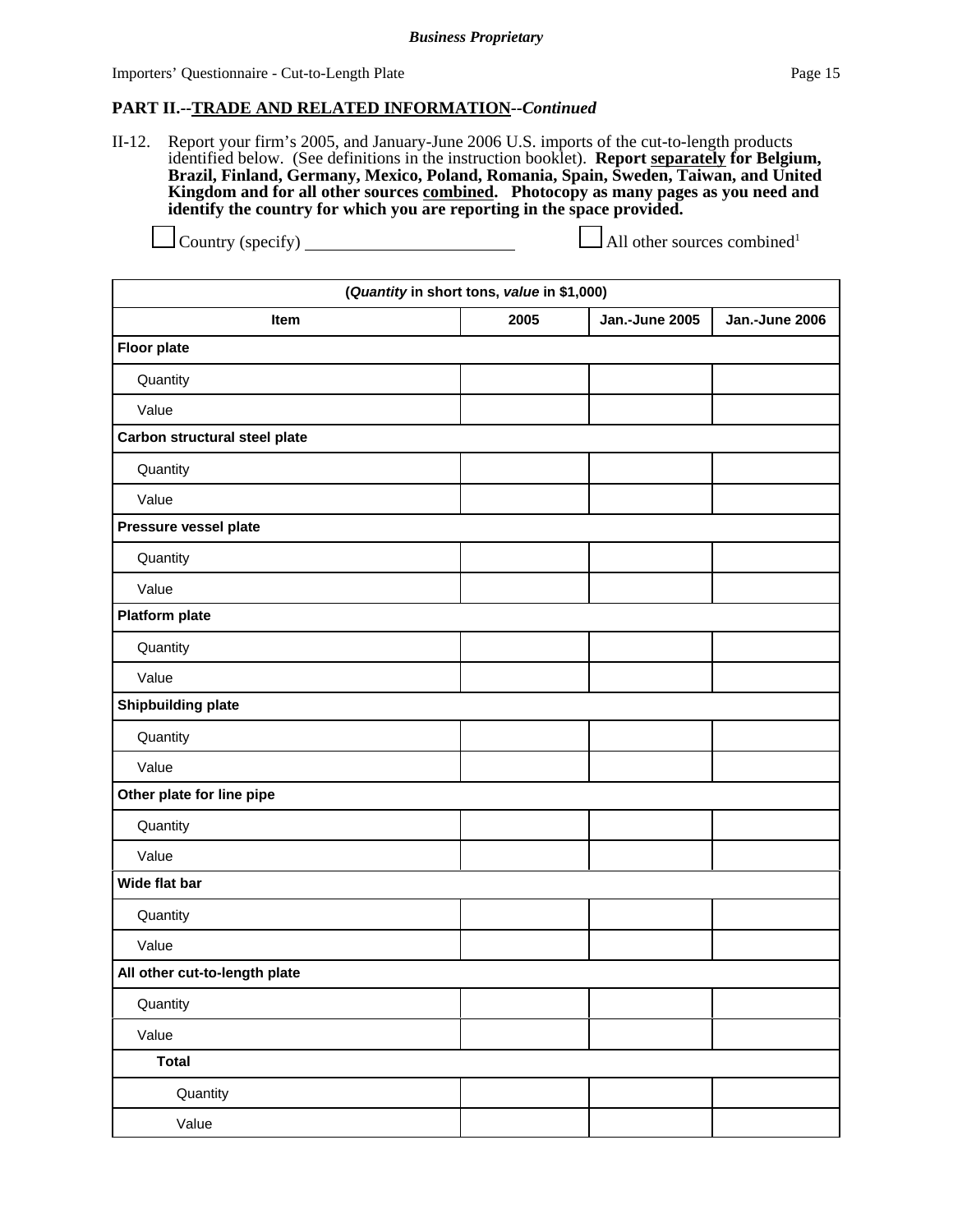II-13. Please report the relative share of your firm's U.S. imports for the specified cut-tolength plate thicknesses below. (See definitions in the instruction booklet). **Report separately for Belgium, Brazil, Finland, Germany, Mexico, Poland, Romania, Spain, Sweden, Taiwan, and United Kingdom and for all other sources combined. Photocopy as many pages as you need and identify the country for which you are reporting in the space provided.**

|                           |                                            | All other sources combined <sup>1</sup> |                |  |  |
|---------------------------|--------------------------------------------|-----------------------------------------|----------------|--|--|
|                           | (Quantity in short tons, value in \$1,000) |                                         |                |  |  |
| <b>Plate thickness</b>    | 2005                                       | Jan.-June 2005                          | Jan.-June 2006 |  |  |
| < 1.00"                   |                                            |                                         |                |  |  |
| Quantity                  |                                            |                                         |                |  |  |
| Value                     |                                            |                                         |                |  |  |
| $\geq 1.00$ " but < 3.00" |                                            |                                         |                |  |  |
| Quantity                  |                                            |                                         |                |  |  |
| Value                     |                                            |                                         |                |  |  |
| $\geq 3.00$ " but < 4.00" |                                            |                                         |                |  |  |
| Quantity                  |                                            |                                         |                |  |  |
| Value                     |                                            |                                         |                |  |  |
| $\geq 4.00"$              |                                            |                                         |                |  |  |
| Quantity                  |                                            |                                         |                |  |  |
| Value                     |                                            |                                         |                |  |  |

- II-14. Describe the significance of the existing countervailing duty and/or antidumping duty orders covering imports of cut-to-length plate from subject countries in terms of its effect on your firm's imports, U.S. shipments of imports, and inventories. You may wish to compare your firm's operations before and after the imposition of the orders.
- II-15. Would your firm anticipate any changes in its imports, U.S. shipments of imports, or inventories of cut-to-length plate in the future if the countervailing duty and/or antidumping duty orders on cut-to-length plate from the subject countries were to be revoked?

 $\Box$  No  $\Box$  Yes--Supply details as to the time, nature, and significance of such changes and provide underlying assumptions, along with relevant portions of business plans or other supporting documentation, for any trends or projections you may provide.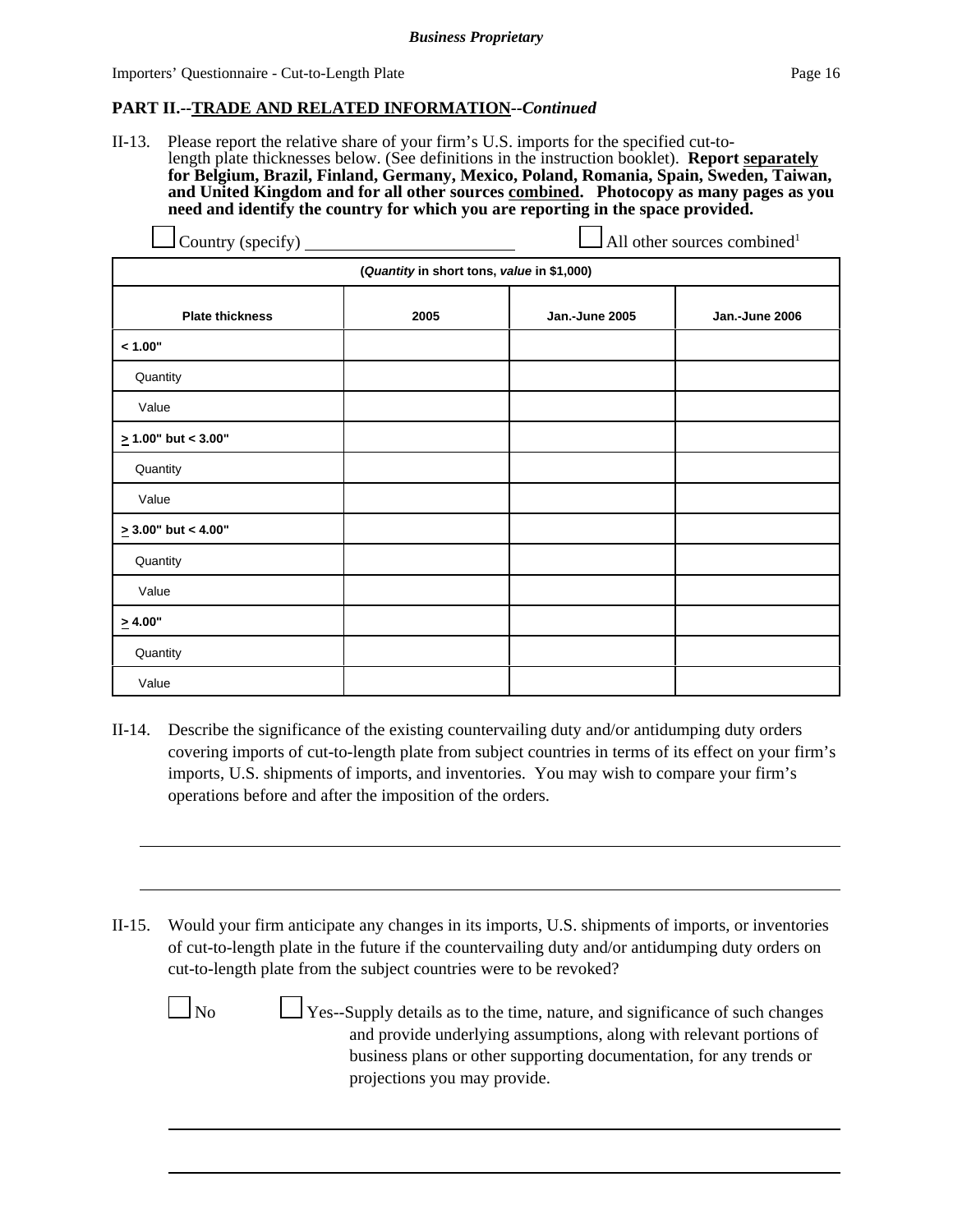Importers' Questionnaire - Cut-to-Length Plate Page 17

# **PART III.–CUT-TO-LENGTH PLATE PRICING AND MARKET FACTORS**

Further information on this part of the questionnaire can be obtained from Kelly Clark (202-205-3166).

III-1. Who should be contacted regarding the requested pricing and related information?

Company contact:

Name and title

Phone No. **E**-mail address

## **Section III-A.--PRICE DATA**

This section requests quarterly price and quantity data concerning your firm's shipments of the following products imported from Belgium, Brazil, Finland, Germany, Mexico, Poland, Romania, Spain, Sweden, Taiwan, and the United Kingdom and sold in the U.S. market during January 2000-June 2006. Values should be for arms-length sales to unrelated U.S. customers, f.o.b. U.S. point of shipment, net of returns, refunds, discounts, and credits.

**Product 1: Hot-rolled carbon steel plate, ASTM A-36 or equivalent as rolled, sheared edge, not heat treated, not cleaned or oiled, in cut lengths, 72" through 96" in width, 0.5" through 1" in thickness.** 

**Product 2: Hot-rolled carbon steel plate, ASTM A-36 or equivalent as rolled, sheared edge, not heat treated, not cleaned or oiled, in cut lengths, 72" through 96" in width, 0.1875" through 0.499" in thickness.**

**Product 3: Hot-rolled carbon steel plate, high strength low alloy (HSLA), ASTM A-572, Grade 50, sheared edges, not cleaned or oiled, in cut lengths, 72" through 120" in width, 0.5" through 1.5" in thickness.** 

**Product 4: Hot-rolled carbon steel plate, SAE 1045, no ASTM specification, trimmed edges, not cleaned or oiled, in cut lengths, 72" through 96" in width, 1" through 1.5" in thickness.**

**Product 5: Hot-rolled wide flat bar, in free-cutting grades, in cut lengths, 6" through 12" in width, 0.25" through 2" in thickness.**

**COPY THE FOLLOWING PAGE AS NECESSARY.** Complete a separate page for each of the specified products imported and sold by your firm. Indicate in the space provided at the top of the page the product for which pricing is reported. Report separately for each of the subject countries for which your firm imported cut-to-length plate. Indicate in the space provided the country of origin of the cut-tolength plate for which you are reporting price data and photocopy that page as necessary.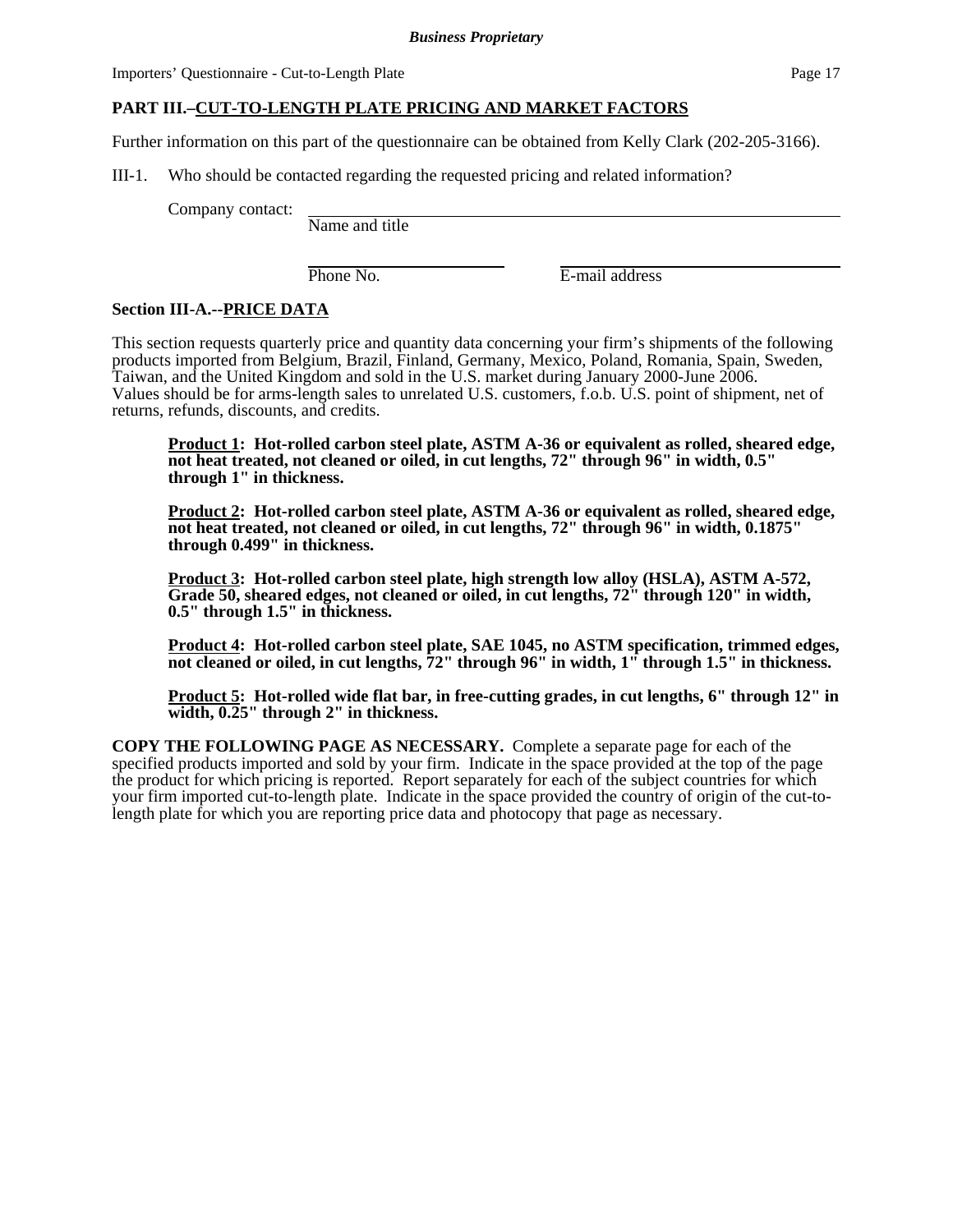| Product 1        | <b>Product 2</b> | Product 3          | Product 4                                  |  | <b>Product 5 Country:</b> |                    |
|------------------|------------------|--------------------|--------------------------------------------|--|---------------------------|--------------------|
|                  |                  |                    | (Quantity in short tons, value in dollars) |  |                           |                    |
|                  |                  | Period of shipment |                                            |  | Quantity                  | Value <sup>1</sup> |
| 2000:            |                  |                    |                                            |  |                           |                    |
| January-March    |                  |                    |                                            |  |                           |                    |
| April-June       |                  |                    |                                            |  |                           |                    |
| July-September   |                  |                    |                                            |  |                           |                    |
| October-December |                  |                    |                                            |  |                           |                    |
| 2001:            |                  |                    |                                            |  |                           |                    |
| January-March    |                  |                    |                                            |  |                           |                    |
| April-June       |                  |                    |                                            |  |                           |                    |
| July-September   |                  |                    |                                            |  |                           |                    |
| October-December |                  |                    |                                            |  |                           |                    |
| 2002:            |                  |                    |                                            |  |                           |                    |
| January-March    |                  |                    |                                            |  |                           |                    |
| April-June       |                  |                    |                                            |  |                           |                    |
| July-September   |                  |                    |                                            |  |                           |                    |
| October-December |                  |                    |                                            |  |                           |                    |
| 2003:            |                  |                    |                                            |  |                           |                    |
| January-March    |                  |                    |                                            |  |                           |                    |
| April-June       |                  |                    |                                            |  |                           |                    |
| July-September   |                  |                    |                                            |  |                           |                    |
| October-December |                  |                    |                                            |  |                           |                    |
| 2004:            |                  |                    |                                            |  |                           |                    |
| January-March    |                  |                    |                                            |  |                           |                    |
| April-June       |                  |                    |                                            |  |                           |                    |
| July-September   |                  |                    |                                            |  |                           |                    |
| October-December |                  |                    |                                            |  |                           |                    |
| 2005:            |                  |                    |                                            |  |                           |                    |
| January-March    |                  |                    |                                            |  |                           |                    |
| April-June       |                  |                    |                                            |  |                           |                    |
|                  | July-September   |                    |                                            |  |                           |                    |
| October-December |                  |                    |                                            |  |                           |                    |
| 2006:            |                  |                    |                                            |  |                           |                    |
| January-March    |                  |                    |                                            |  |                           |                    |
| April-June       |                  |                    |                                            |  |                           |                    |

f.o.b. your U.S. point of shipment.

Note.--If your product does not exactly meet the product specifications but is competitive with the specified product, provide a description of your product:\_\_\_\_\_\_\_\_\_\_\_\_\_\_\_\_\_\_\_\_\_\_\_\_\_\_\_\_\_\_\_\_\_\_\_\_\_\_\_\_\_\_\_\_\_\_\_\_\_\_\_\_\_\_\_\_\_\_\_\_\_\_\_\_\_\_\_\_\_\_\_\_\_\_\_\_\_\_\_\_\_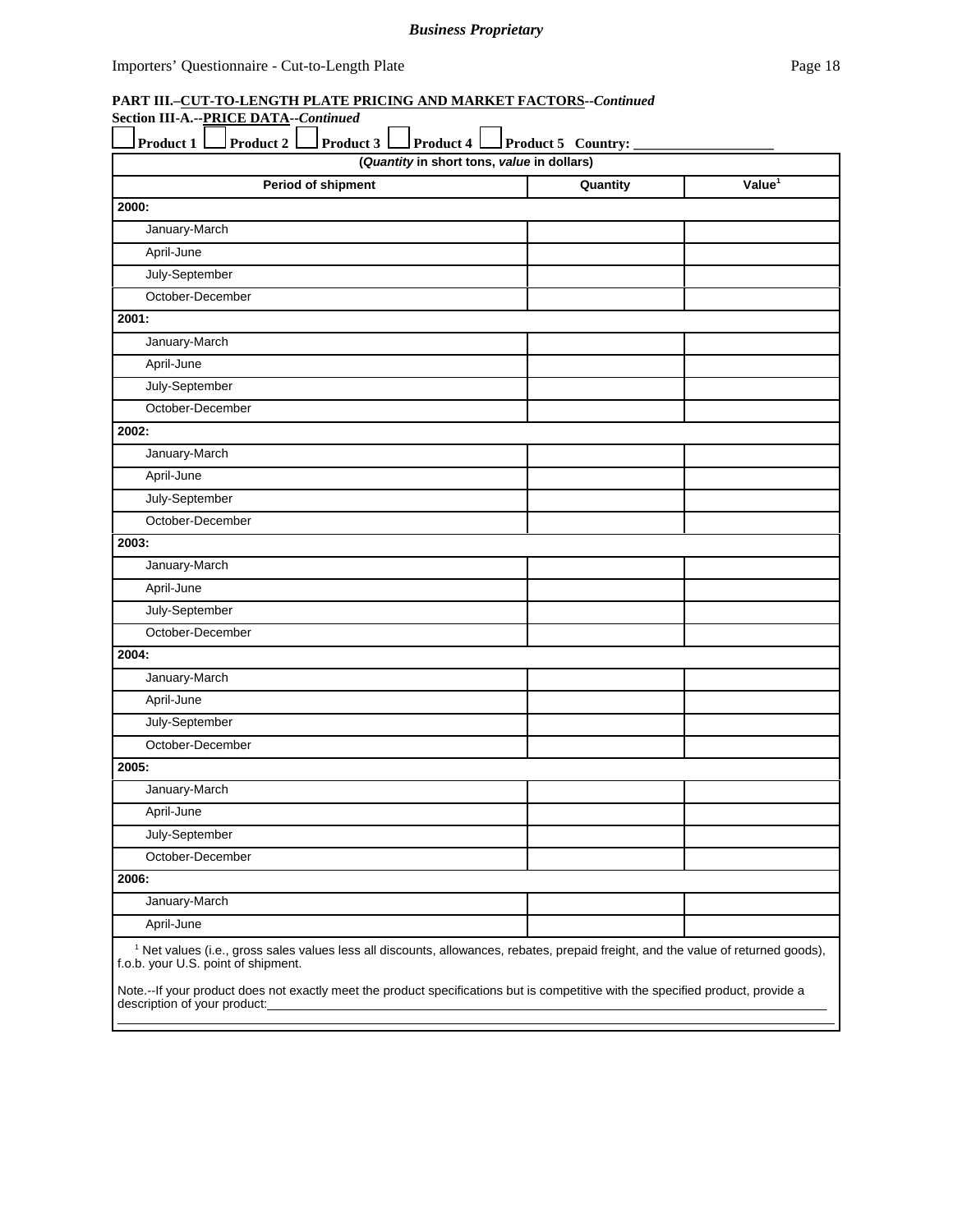# **Section III-B.--PRICE-RELATED QUESTIONS**

*If your answers to questions in this section differ by customer type, please answer separately for each customer type and clearly indicate the customer type to which the answer refers.* 

- III-B-1. Please describe how your firm determines the prices that it charges for sales of **cut-to-length plate** (transaction by transaction negotiation, contracts for multiple shipments, set price lists, etc.). If your firm issues price lists, please include a copy of a recent price list with your submission. If your price list is large, please submit sample pages.
- III-B-2. (a) Please describe your firm's discount policy (quantity discounts, annual total volume discounts, etc.).

(b) Does your firm offer just-in-time or similar inventory services for **cut-to-length plate**  customers located in the United States? If yes, please discuss below.

(c) Does your firm offer financing to customers of **cut-to-length plate** located in the United States? If yes, please discuss below.

- III-B-3. What are your firm's typical sales terms for its imported **cut-to-length plate** (e.g., 2/10 net 30 days)? On what basis are your prices of imported **cut-to-length plate** usually quoted (e.g., f.o.b. warehouse, or delivered)?
- III-B-4. Approximately what share of your firm's sales of its imported **cut-to-length plate** in 2005 were on a (1) long-term contract basis (multiple deliveries for 12 months or more), (2) shortterm contract basis (multiple deliveries for less than 12 months), and (3) spot sales basis (for a single delivery)?

| Type of sale         | Share of sales (percent) |
|----------------------|--------------------------|
| Long-term contracts  |                          |
| Short-term contracts |                          |
| Spot sales           |                          |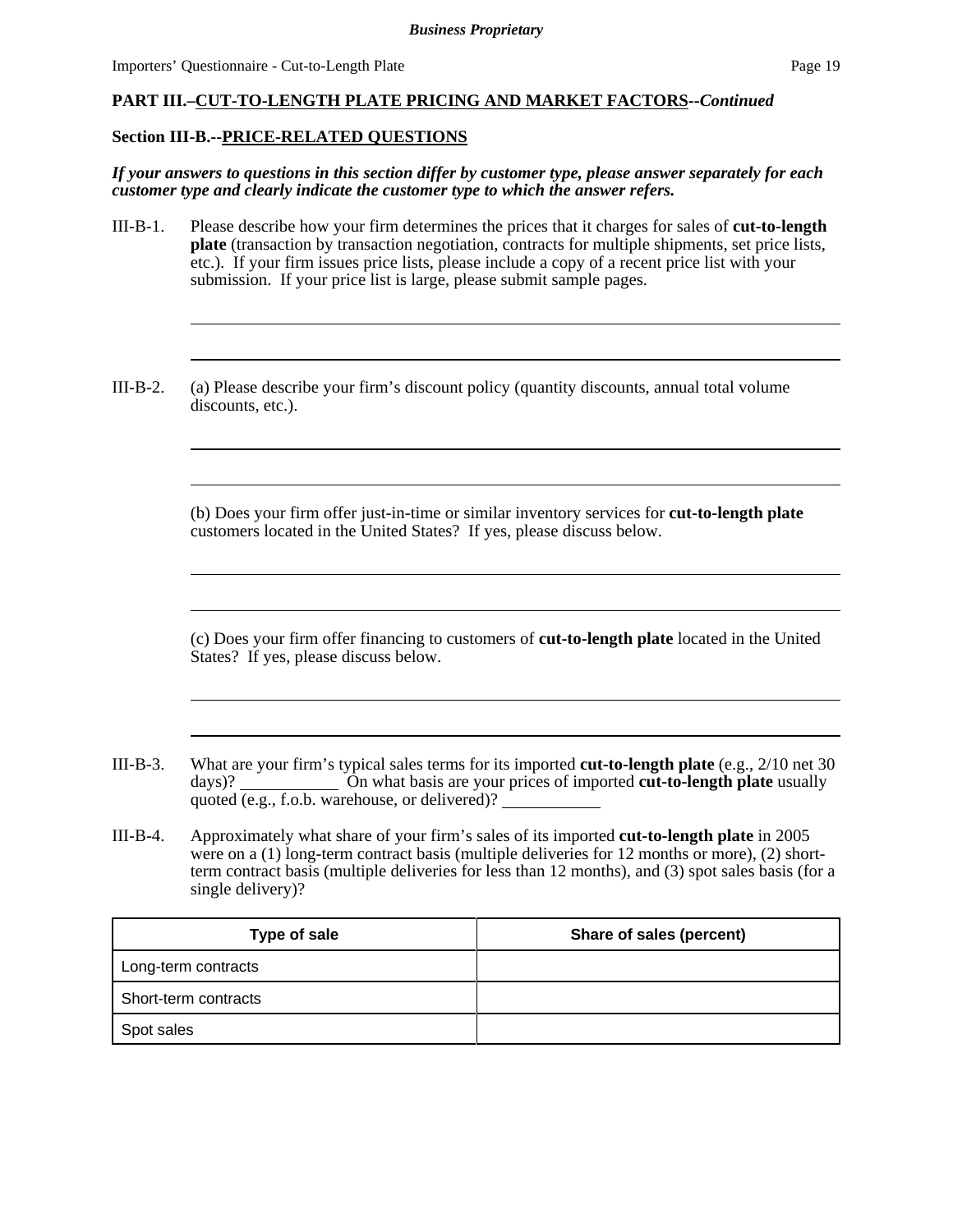## **Section III-B.--PRICE-RELATED QUESTIONS**

| $III-B-5.$ | If you sell <b>cut-to-length plate</b> on a long-term contract basis, please answer the following<br>questions with respect to provisions of a typical long-term contract.                                                                                                                                                                              |
|------------|---------------------------------------------------------------------------------------------------------------------------------------------------------------------------------------------------------------------------------------------------------------------------------------------------------------------------------------------------------|
|            | (a) What is the average duration of a contract?                                                                                                                                                                                                                                                                                                         |
|            |                                                                                                                                                                                                                                                                                                                                                         |
|            | $(c)$ Does the contract fix quantity, price, or both?                                                                                                                                                                                                                                                                                                   |
|            | (d) Does the contract have a meet or release provision?                                                                                                                                                                                                                                                                                                 |
| $III-B-6.$ | If you sell cut-to-length plate on a short-term contract basis, please answer the following<br>questions with respect to provisions of a typical short-term contract.                                                                                                                                                                                   |
|            | (a) What is the average duration of a contract? _________________________________                                                                                                                                                                                                                                                                       |
|            | (b) Can prices be renegotiated during the contract period?                                                                                                                                                                                                                                                                                              |
|            | (c) Does the contract fix quantity, price, or both?                                                                                                                                                                                                                                                                                                     |
|            | (d) Does the contract have a meet or release provision?                                                                                                                                                                                                                                                                                                 |
| $III-B-7.$ | If you sell <b>cut-to-length plate</b> on a long-term contract basis, did you impose any surcharges<br>or other price increases during the pendency of the contract? If so, please identify the<br>amounts of the surcharge or price increase, the period of time during which it was effective,<br>and the reason for the surcharge or price increase. |

III-B-8. What is the average lead time between a customer's order and the date of delivery for your firm's sales of **cut-to-length plate**?

| <b>Source</b>     | Share of 2005 sales | <b>Lead time</b> |
|-------------------|---------------------|------------------|
| From inventory    |                     |                  |
| Produced to order |                     |                  |
| <b>Total</b>      | 100%                |                  |

III-B-9. (a) What is the approximate percentage of the total delivered cost of **cut-to-length plate** that is accounted for by U.S. inland transportation costs?  $\qquad$  percent.

> (b) Who generally arranges the transportation to your customers' locations? Your firm or purchaser (check one).

(c) What proportion of your sales occur within 100 miles of your storage or production facility? percent. 101 to 1,000 miles? percent. Over  $1,000$  miles? percent.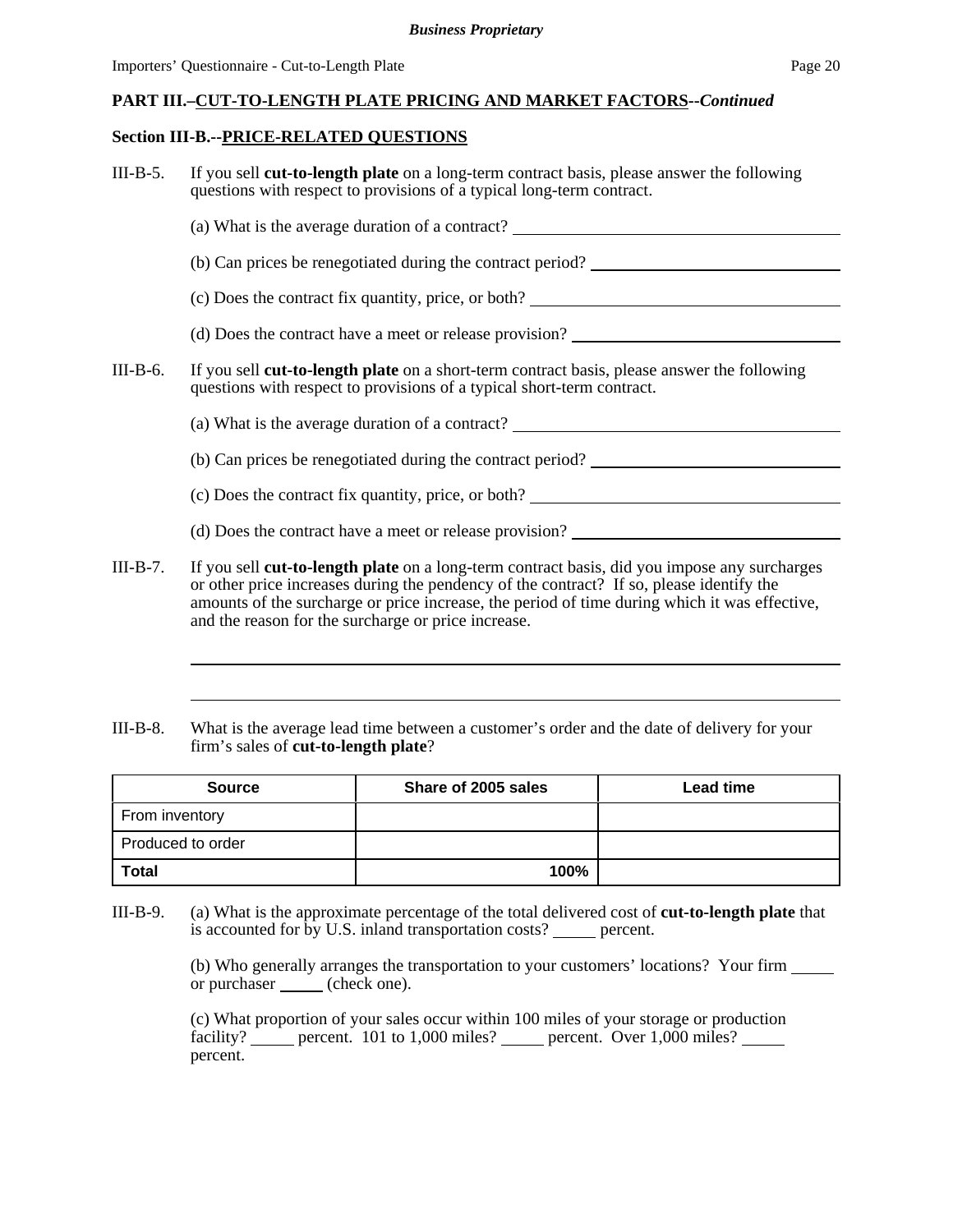### *Business Proprietary*

# **PART III.–CUT-TO-LENGTH PLATE PRICING AND MARKET FACTORS--***Continued*

# **Section III-B.--PRICE-RELATED QUESTIONS--***Continued*

| $III-B-10.$ | What is the geographic market area in the United States served by your firm's cut-to-length<br>plate?                                                                                                            |  |  |  |  |
|-------------|------------------------------------------------------------------------------------------------------------------------------------------------------------------------------------------------------------------|--|--|--|--|
|             | Central Southwest  <br>Northeast<br>Midwest<br><b>S</b> outheast                                                                                                                                                 |  |  |  |  |
|             | Pacific Coast<br>$\sqrt{\frac{1}{1}}$ Contiguous U.S.<br>Other (listed below)<br>Mountains                                                                                                                       |  |  |  |  |
| $III-B-11.$ | Describe the three most common end uses of the <b>cut-to-length plate</b> that you import. For<br>each end-use product, what percentage of the total cost is accounted for by cut-to-length<br>plate?            |  |  |  |  |
|             | End use<br>Share of total cost accounted for by cut-to-length plate<br>(percent)                                                                                                                                 |  |  |  |  |
|             |                                                                                                                                                                                                                  |  |  |  |  |
|             |                                                                                                                                                                                                                  |  |  |  |  |
| $III-B-12.$ | Have there been any changes in the end uses of <b>cut-to-length plate</b> since 2000?<br>Yes--Please describe.<br>N <sub>o</sub>                                                                                 |  |  |  |  |
| $III-B-13.$ | Do you anticipate any changes in terms of the end uses of cut-to-length plate in the future?                                                                                                                     |  |  |  |  |
|             | $\ln$<br>Yes--Please describe and identify the time period. Provide any<br>underlying assumptions, along with relevant portions of business plans or<br>other supporting documentation, that address this issue. |  |  |  |  |
|             |                                                                                                                                                                                                                  |  |  |  |  |
| $III-B-14.$ | (a) Please list in order of importance any products that may be substituted for <b>cut-to-length</b><br>plate.                                                                                                   |  |  |  |  |
|             |                                                                                                                                                                                                                  |  |  |  |  |
|             | (b) For each possible substitute product, please give examples of applications and end uses for<br>which they are substitutes.                                                                                   |  |  |  |  |
|             |                                                                                                                                                                                                                  |  |  |  |  |
|             |                                                                                                                                                                                                                  |  |  |  |  |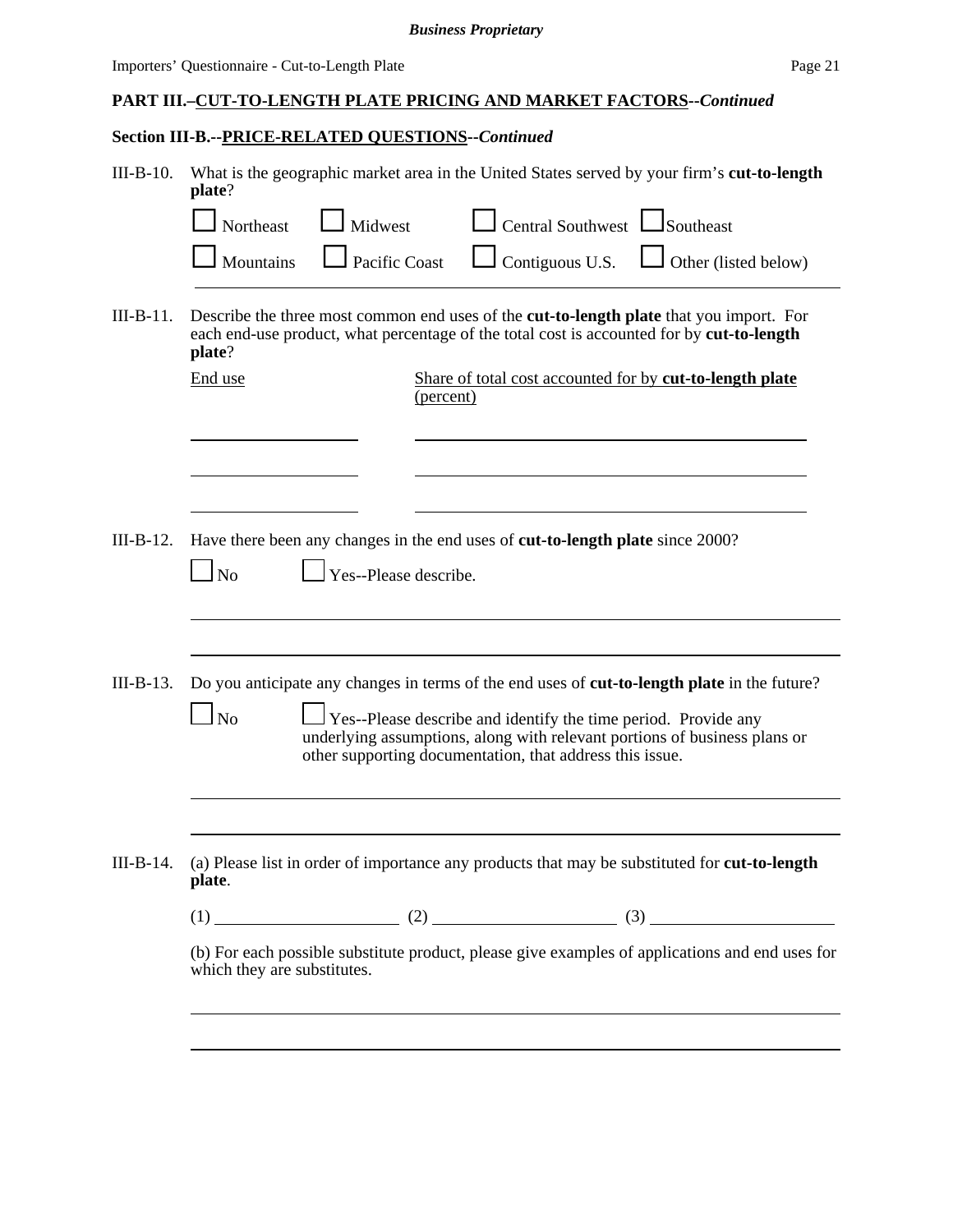# **Section III-B.--PRICE-RELATED QUESTIONS--***Continued*

|             | (c) Have changes in the prices of these products affected the price for <b>cut-to-length plate</b> ?<br>$\overline{\text{No}}$<br>Yes--Please explain. To what degree do changes in their prices affect the<br>price for cut-to-length plate? Does this effect have a time lag? If so, how<br>long is the time lag for each substitute product? Does this vary by type of<br>cut-to-length plate or final end use?                                                                                                                                                     |
|-------------|------------------------------------------------------------------------------------------------------------------------------------------------------------------------------------------------------------------------------------------------------------------------------------------------------------------------------------------------------------------------------------------------------------------------------------------------------------------------------------------------------------------------------------------------------------------------|
| $III-B-15.$ | Have there been any changes in the number or types of products that can be substituted for<br>cut-to-length plate since 2000?<br>N <sub>o</sub><br>Yes--Please explain.                                                                                                                                                                                                                                                                                                                                                                                                |
| III-B-16.   | Do you anticipate any changes in terms of the substitutability of other products for cut-to-<br>length plate in the future?<br>$\overline{\rm No}$<br>Yes--Please describe. Provide any underlying assumptions, along with<br>relevant portions of business plans or other supporting documentation, that<br>address this issue.                                                                                                                                                                                                                                       |
| III-B-17.   | To what extent have changes in the prices of raw materials affected your firm's selling prices<br>for cut-to-length plate since 2000? Also discuss any anticipated changes in raw material<br>costs in the future, identifying the time period(s) involved and the factor(s) that you believe<br>would be responsible for such changes. Provide any underlying assumptions, along with<br>relevant portions of business plans or other supporting documentation, that address this issue.                                                                              |
| $III-B-18.$ | Have any changes occurred in any other factors affecting supply (e.g., changes in availability<br>or prices of energy or labor; transportation conditions; production capacity and/or methods of<br>production; technology; export markets; or alternative production opportunities) that affected<br>the availability of <b>cut-to-length plate</b> in the U.S. market since 2000?<br>$\mathbf{I}$ No<br>Yes--Please note the time period(s) of any such changes, the factors(s)<br>involved, and the impact such changes had on your shipment volumes and<br>prices. |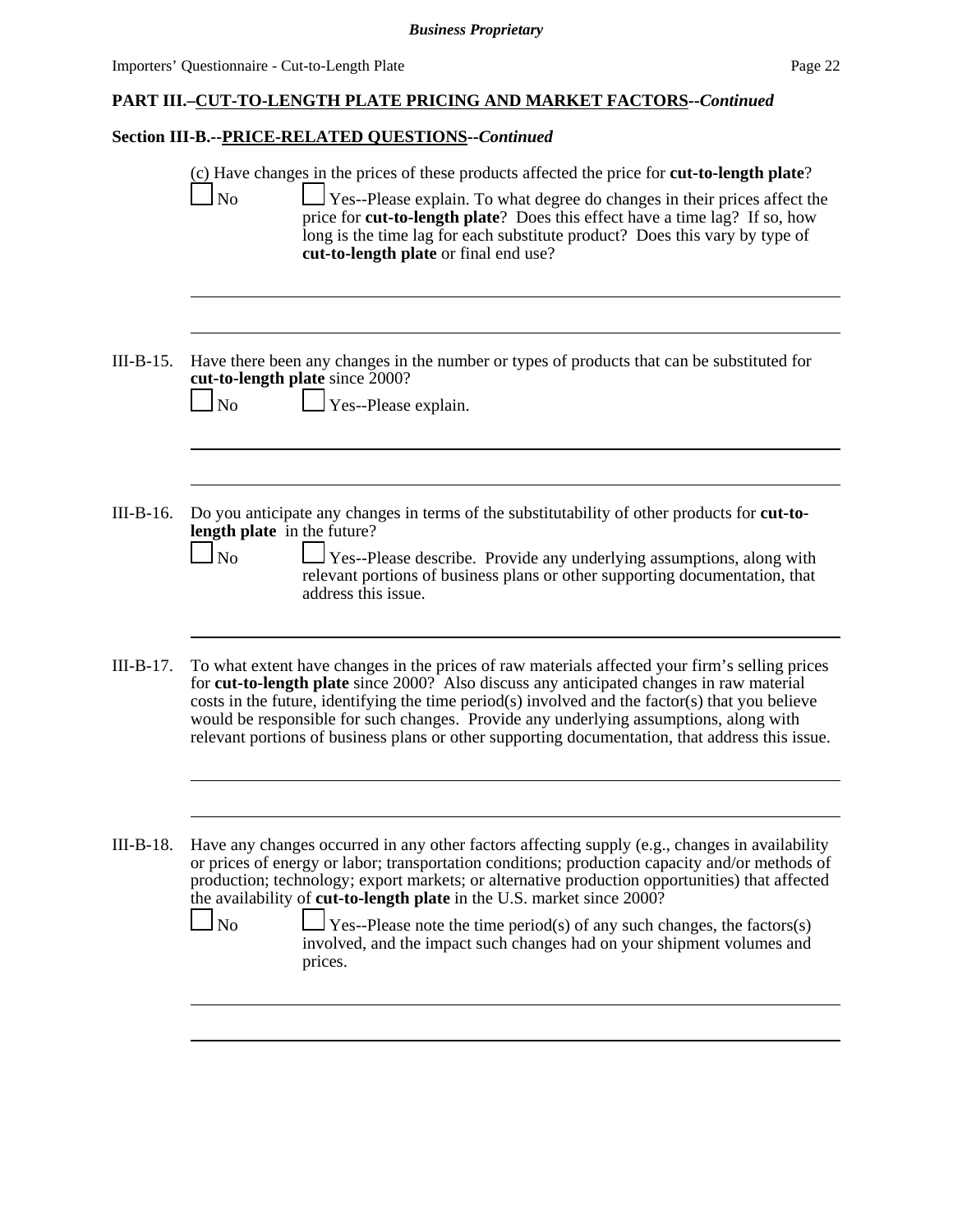# **Section III-B.--MARKET FACTORS**

| III-B-19.   | Has your firm refused, declined, or been unable to supply cut-to-length plate since 2000?<br>(Examples include placing customers on allocation or "controlled order entry," declining to<br>accept new customers or renew existing customers, delivering less than the quantity promised,<br>being unable to meet timely shipment commitments, etc.)                                                                                                                                                                                                          |
|-------------|---------------------------------------------------------------------------------------------------------------------------------------------------------------------------------------------------------------------------------------------------------------------------------------------------------------------------------------------------------------------------------------------------------------------------------------------------------------------------------------------------------------------------------------------------------------|
|             | $\Box$ No<br>$\Box$ Yes--Please note and document the time period(s) (i.e. month and year),<br>country of origin, and the customer involved; and the amount and type of<br>product involved.                                                                                                                                                                                                                                                                                                                                                                  |
| $III-B-20.$ | (a) Do you anticipate any changes in terms of the availability of <b>cut-to-length plate</b> in the<br>U.S. market in the future?<br>$\Box$ No Change<br>Decrease<br>Increase                                                                                                                                                                                                                                                                                                                                                                                 |
|             | (b) If you anticipate changes in supply, please identify the changes including the time period<br>and the impact of such changes on shipment volumes and prices. Provide any underlying<br>assumptions, along with relevant portions of business plans or other supporting<br>documentation, that address this issue.                                                                                                                                                                                                                                         |
| $III-B-21.$ | Has the availability of NONSUBJECT imported cut-to-length plate changed since 2000?<br>$\ln$<br>Yes--Please explain.                                                                                                                                                                                                                                                                                                                                                                                                                                          |
| $III-B-22.$ | Describe how easily your firm can shift its sales of <b>cut-to-length plate</b> between the U.S.<br>market and alternative country markets. In your discussion, please describe any contracts,<br>other sales arrangements, or other constraints that would prevent or retard your firm from<br>shifting cut-to-length plate between the U.S. and alternative country markets within a 12-<br>month period. Provide any underlying assumptions, along with relevant portions of business<br>plans or other supporting documentation, that address this issue. |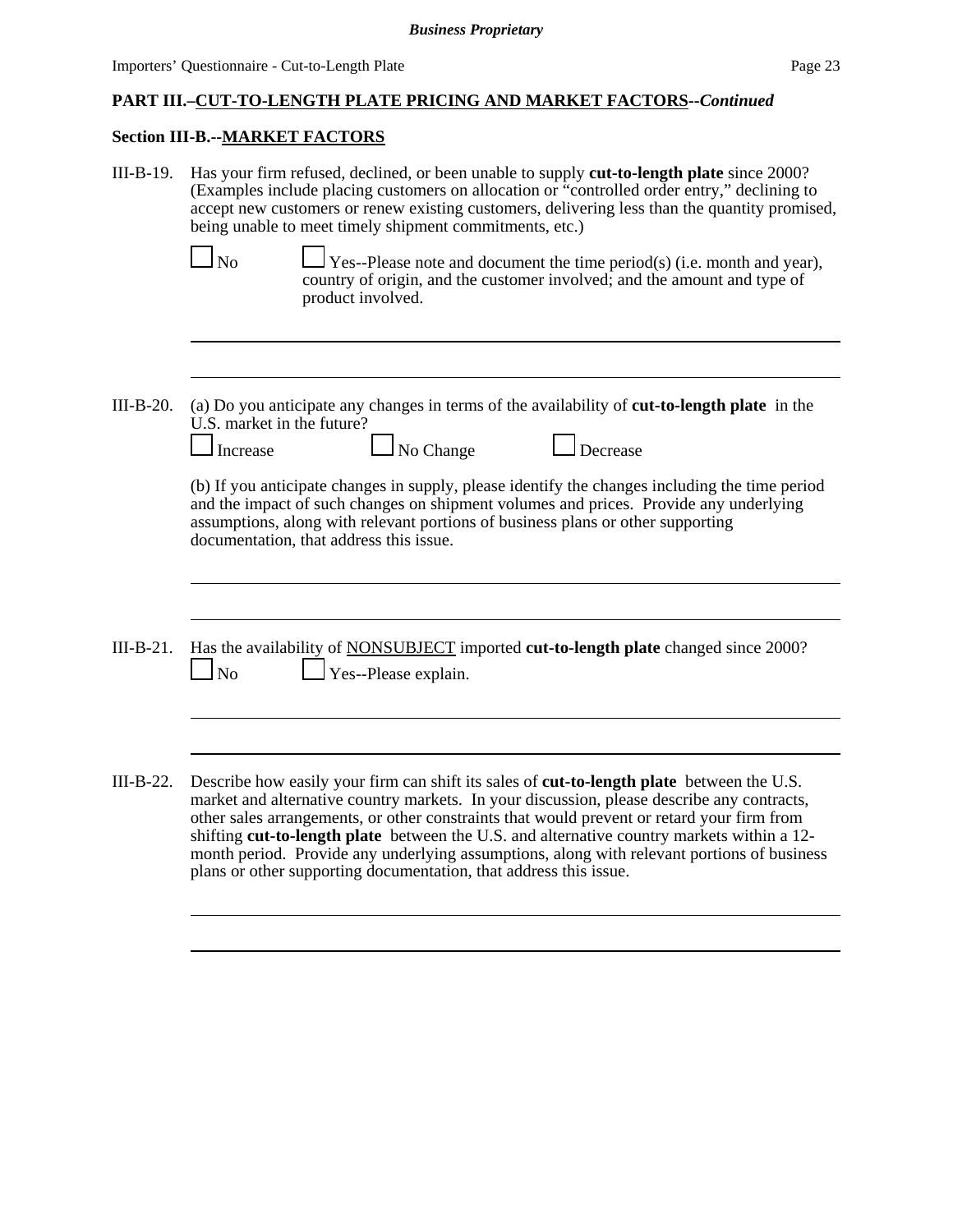# **Section III-B.--MARKET FACTORS--***Continued*

| III-B-23.   | Have there been any significant changes in the product range, product mix, or marketing<br>(including sales over the internet) of cut-to-length plate since 2000?                                                                                                                                                                                                                      |  |  |  |  |  |  |  |  |  |
|-------------|----------------------------------------------------------------------------------------------------------------------------------------------------------------------------------------------------------------------------------------------------------------------------------------------------------------------------------------------------------------------------------------|--|--|--|--|--|--|--|--|--|
|             | Yes--Please describe and quantify if possible.<br>N <sub>o</sub>                                                                                                                                                                                                                                                                                                                       |  |  |  |  |  |  |  |  |  |
| $III-B-24.$ | Do you anticipate any changes in terms of the product range, product mix, or marketing<br>(including sales over the internet) of cut-to-length plate in the future? Provide any<br>underlying assumptions, along with relevant portions of business plans or other supporting<br>documentation, that address this issue.<br>$\log$<br>Yes--Please identify, including the time period. |  |  |  |  |  |  |  |  |  |
| $IV-B-25.$  | (a) Is the cut-to-length plate market subject to business cycles or conditions of competition<br>distinctive to cut-to-length plate?<br>Yes--Please explain and provide estimates of the duration of any such cycle.<br>$\log$                                                                                                                                                         |  |  |  |  |  |  |  |  |  |
|             | (b) Has the emergence of new markets for <b>cut-to-length plate</b> affected the business cycle or<br>conditions of competition distinctive to cut-to-length plate?<br>$\log$<br>Yes--Please explain any such changes.                                                                                                                                                                 |  |  |  |  |  |  |  |  |  |
| III-B-26.   | (a) How has demand within the United States for <b>cut-to-length plate</b> changed since 2000<br>(including the effects from any weather-related events)?<br>Unchanged<br>Increased<br>Decreased<br>What were the principal factors affecting changes in demand?                                                                                                                       |  |  |  |  |  |  |  |  |  |
|             |                                                                                                                                                                                                                                                                                                                                                                                        |  |  |  |  |  |  |  |  |  |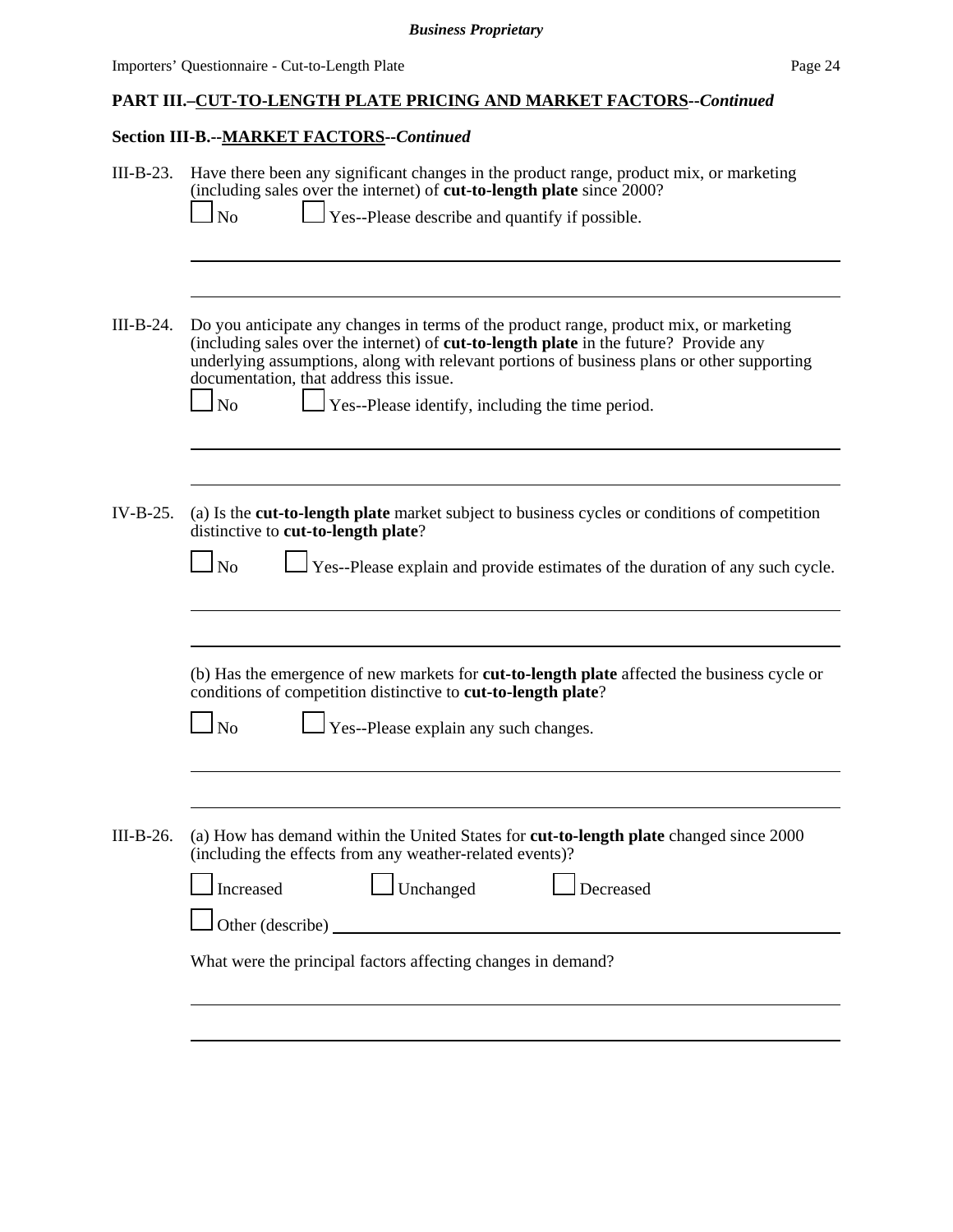### *Business Proprietary*

# **PART III.–CUT-TO-LENGTH PLATE PRICING AND MARKET FACTORS--***Continued*

# **Section III-B.--MARKET FACTORS--***Continued*

|                                                              | (b) How has demand outside the United States, if known, for cut-to-length plate changed<br>since 2000?                                                                                                                                                                                                                                                                                                                                                                                                                                                                                                  |  |  |  |  |  |  |  |  |  |  |
|--------------------------------------------------------------|---------------------------------------------------------------------------------------------------------------------------------------------------------------------------------------------------------------------------------------------------------------------------------------------------------------------------------------------------------------------------------------------------------------------------------------------------------------------------------------------------------------------------------------------------------------------------------------------------------|--|--|--|--|--|--|--|--|--|--|
|                                                              | $\Box$ Unchanged<br>$\Box$ Decreased<br>Increased                                                                                                                                                                                                                                                                                                                                                                                                                                                                                                                                                       |  |  |  |  |  |  |  |  |  |  |
|                                                              | Other (describe)                                                                                                                                                                                                                                                                                                                                                                                                                                                                                                                                                                                        |  |  |  |  |  |  |  |  |  |  |
| What were the principal factors affecting changes in demand? |                                                                                                                                                                                                                                                                                                                                                                                                                                                                                                                                                                                                         |  |  |  |  |  |  |  |  |  |  |
|                                                              |                                                                                                                                                                                                                                                                                                                                                                                                                                                                                                                                                                                                         |  |  |  |  |  |  |  |  |  |  |
| III-B-27.                                                    | Do you anticipate any future changes in <b>cut-to-length plate</b> demand in the United States and,<br>if known, the rest of the world?                                                                                                                                                                                                                                                                                                                                                                                                                                                                 |  |  |  |  |  |  |  |  |  |  |
|                                                              | $\Box$ No<br>Yes--Please describe and identify the time period. Provide any<br>underlying assumptions, along with relevant portions of business plans or<br>other supporting documentation, that address this issue.                                                                                                                                                                                                                                                                                                                                                                                    |  |  |  |  |  |  |  |  |  |  |
|                                                              |                                                                                                                                                                                                                                                                                                                                                                                                                                                                                                                                                                                                         |  |  |  |  |  |  |  |  |  |  |
| III-B-28.                                                    | Please compare market prices of <b>cut-to-length plate</b> in U.S. and non-U.S. markets, if known.<br>Provide specific information as to time periods and regions for any price comparisons.                                                                                                                                                                                                                                                                                                                                                                                                            |  |  |  |  |  |  |  |  |  |  |
|                                                              |                                                                                                                                                                                                                                                                                                                                                                                                                                                                                                                                                                                                         |  |  |  |  |  |  |  |  |  |  |
|                                                              |                                                                                                                                                                                                                                                                                                                                                                                                                                                                                                                                                                                                         |  |  |  |  |  |  |  |  |  |  |
|                                                              |                                                                                                                                                                                                                                                                                                                                                                                                                                                                                                                                                                                                         |  |  |  |  |  |  |  |  |  |  |
| III-B-29.                                                    | Please provide as a separate attachment to this request any studies, surveys, etc. that you are<br>aware of that quantify and/or otherwise discuss cut-to-length plate supply (including<br>production capacity and capacity utilization) and demand in $(1)$ the United States, $(2)$ each of<br>the other major producing/consuming countries, including Belgium, Brazil, Finland, Germany,<br>Mexico, Poland, Romania, Spain, Sweden, Taiwan, and the United Kingdom, and (3) the<br>world as a whole. Of particular interest is such data from 2000 to the present and forecasts for<br>the future. |  |  |  |  |  |  |  |  |  |  |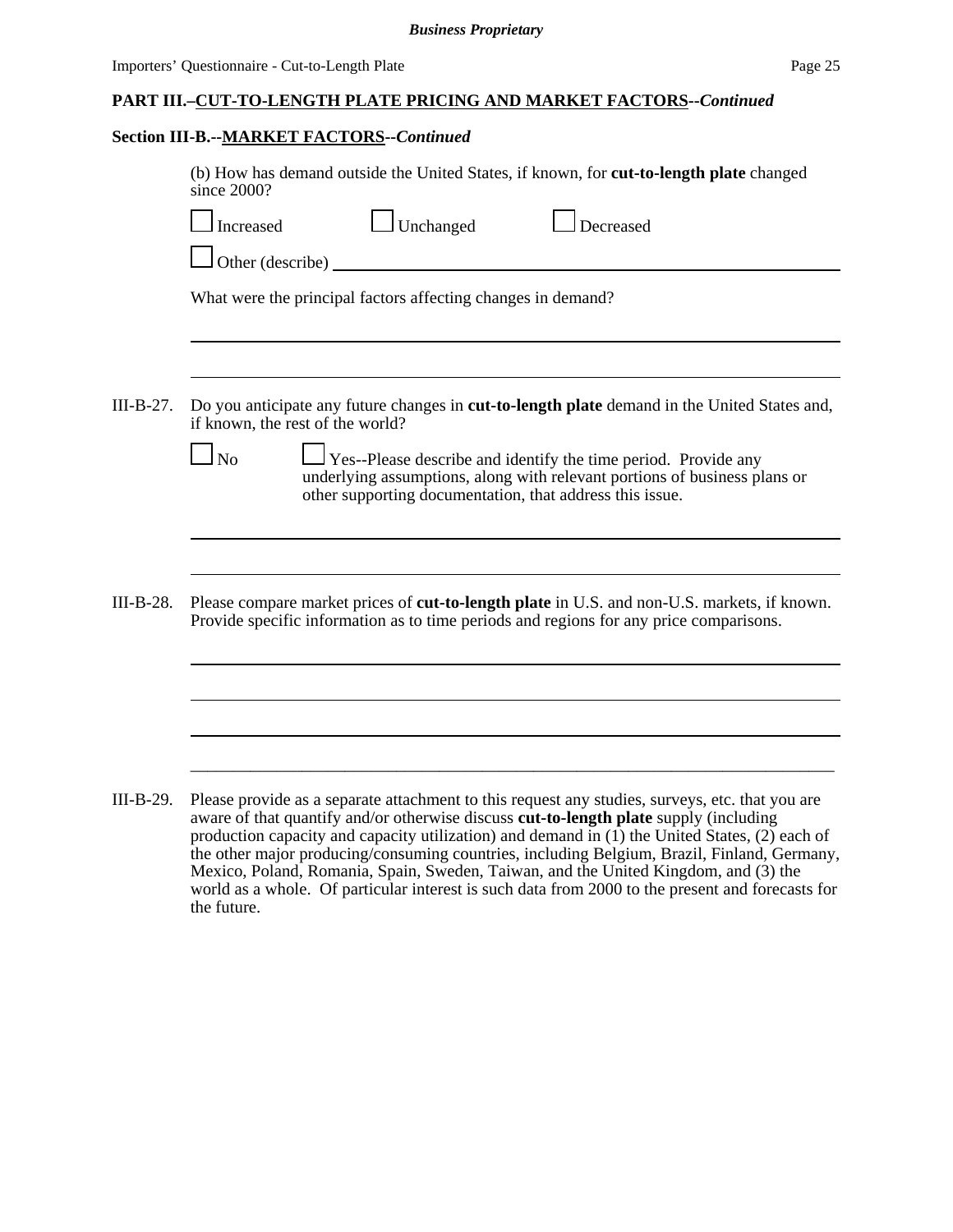# **Section III-B.--MARKET FACTORS--***Continued*

| $III-B-30.$ | Are your exports of <b>cut-to-length plate</b> subject to any tariff or non-tariff barriers to trade in<br>other countries? |                                                                                                                                                                                                     |  |  |  |  |  |  |  |
|-------------|-----------------------------------------------------------------------------------------------------------------------------|-----------------------------------------------------------------------------------------------------------------------------------------------------------------------------------------------------|--|--|--|--|--|--|--|
|             | No                                                                                                                          | $\Box$ Yes--Please list the countries and describe any such barriers and any<br>significant changes in such barriers that have occurred since 2000, or that are<br>expected to occur in the future. |  |  |  |  |  |  |  |
|             |                                                                                                                             |                                                                                                                                                                                                     |  |  |  |  |  |  |  |
| III-B-31.   | Does your firm sell cut-to-length plate over the internet?                                                                  |                                                                                                                                                                                                     |  |  |  |  |  |  |  |
|             | No                                                                                                                          | $\Box$ Yes--Please describe, noting the estimated percentage of your firm's total<br>sales of cut-to-length plate in 2005 accounted for by internet sales.                                          |  |  |  |  |  |  |  |
|             |                                                                                                                             |                                                                                                                                                                                                     |  |  |  |  |  |  |  |
|             |                                                                                                                             |                                                                                                                                                                                                     |  |  |  |  |  |  |  |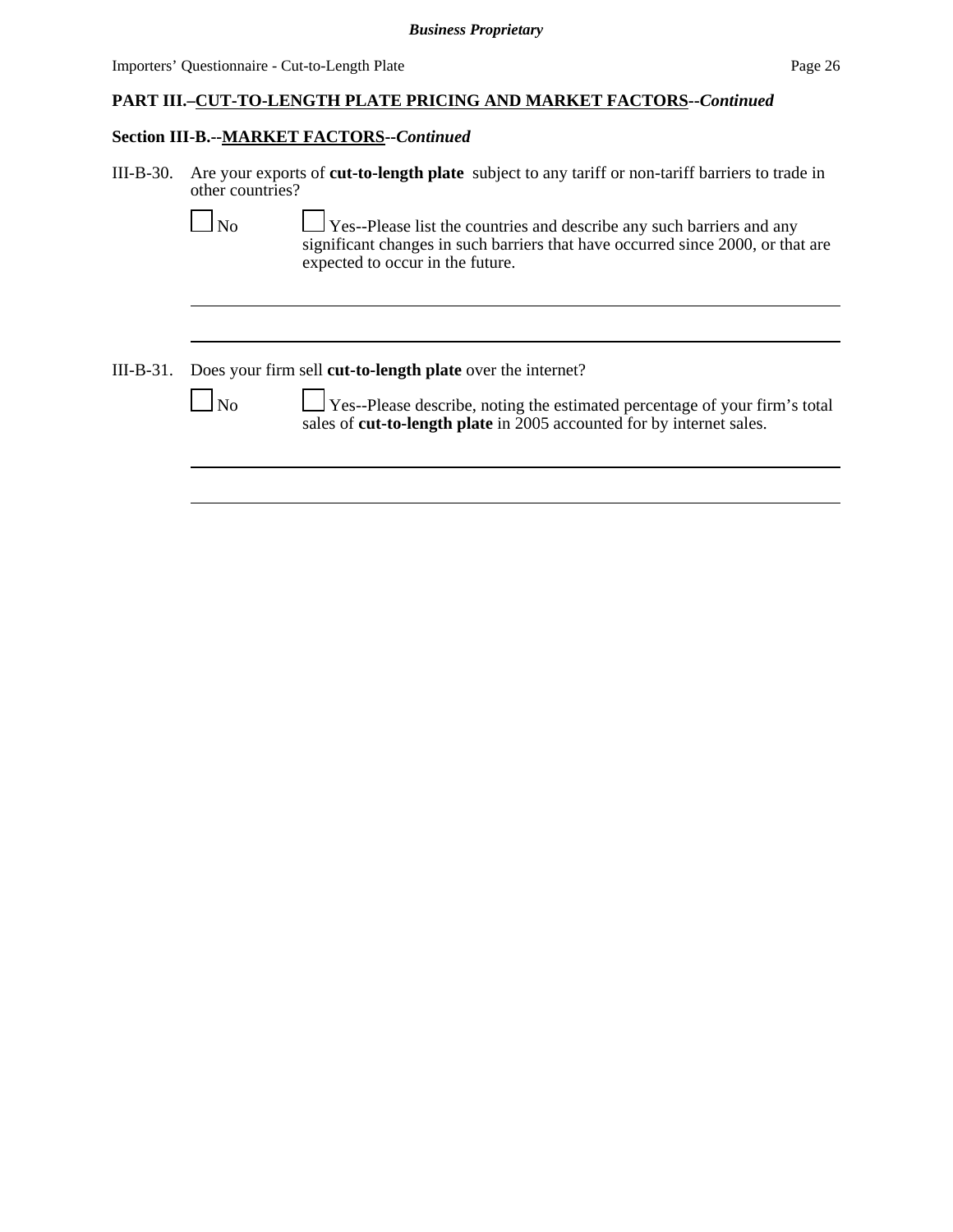### **Section III-B.--PRICE-RELATED QUESTIONS--***Continued*

III-B-32. Is **CTL plate** produced in the United States and in other countries used interchangeably (i.e., can it physically be used in the same applications)? Please indicate below, using "A" to indicate that the products from a specified country-pair are *always* interchangeable, "F" to indicate that the products are *frequently* interchangeable,"S" to indicate that the products are *sometimes* interchangeable,"N" to indicate that the products are *never* interchangeable, and "0" to indicate *no familiarity* with products from a specified country-pair.<sup>1</sup>

| Country-<br>pair                                                                                                                                            | <b>United</b><br><b>States</b> | <b>Belgium</b> | <b>Brazil</b> | Finland | Germany | <b>Mexico</b> | Poland | Romania | Spain | Sweden | Taiwan | <b>United</b><br>Kingdom | Other<br>countries |
|-------------------------------------------------------------------------------------------------------------------------------------------------------------|--------------------------------|----------------|---------------|---------|---------|---------------|--------|---------|-------|--------|--------|--------------------------|--------------------|
| United<br><b>States</b>                                                                                                                                     |                                |                |               |         |         |               |        |         |       |        |        |                          |                    |
| <b>Belgium</b>                                                                                                                                              |                                |                |               |         |         |               |        |         |       |        |        |                          |                    |
| <b>Brazil</b>                                                                                                                                               |                                |                |               |         |         |               |        |         |       |        |        |                          |                    |
| Finland                                                                                                                                                     |                                |                |               |         |         |               |        |         |       |        |        |                          |                    |
| Germany                                                                                                                                                     |                                |                |               |         |         |               |        |         |       |        |        |                          |                    |
| <b>Mexico</b>                                                                                                                                               |                                |                |               |         |         |               |        |         |       |        |        |                          |                    |
| Poland                                                                                                                                                      |                                |                |               |         |         |               |        |         |       |        |        |                          |                    |
| Romania                                                                                                                                                     |                                |                |               |         |         |               |        |         |       |        |        |                          |                    |
| Spain                                                                                                                                                       |                                |                |               |         |         |               |        |         |       |        |        |                          |                    |
| Sweden                                                                                                                                                      |                                |                |               |         |         |               |        |         |       |        |        |                          |                    |
| Taiwan                                                                                                                                                      |                                |                |               |         |         |               |        |         |       |        |        |                          |                    |
| United<br>Kingdom                                                                                                                                           |                                |                |               |         |         |               |        |         |       |        |        |                          |                    |
| 1 For any country poir producing CTL plote that is comotimes or noverused intersperses by places ovalgin the fectors that limit or produce intersperses and |                                |                |               |         |         |               |        |         |       |        |        |                          |                    |

1 For any country-pair producing CTL plate that is *sometimes or never* used interchangeably, please explain the factors that limit or preclude interchangeable use (attach additional pages if necessary):